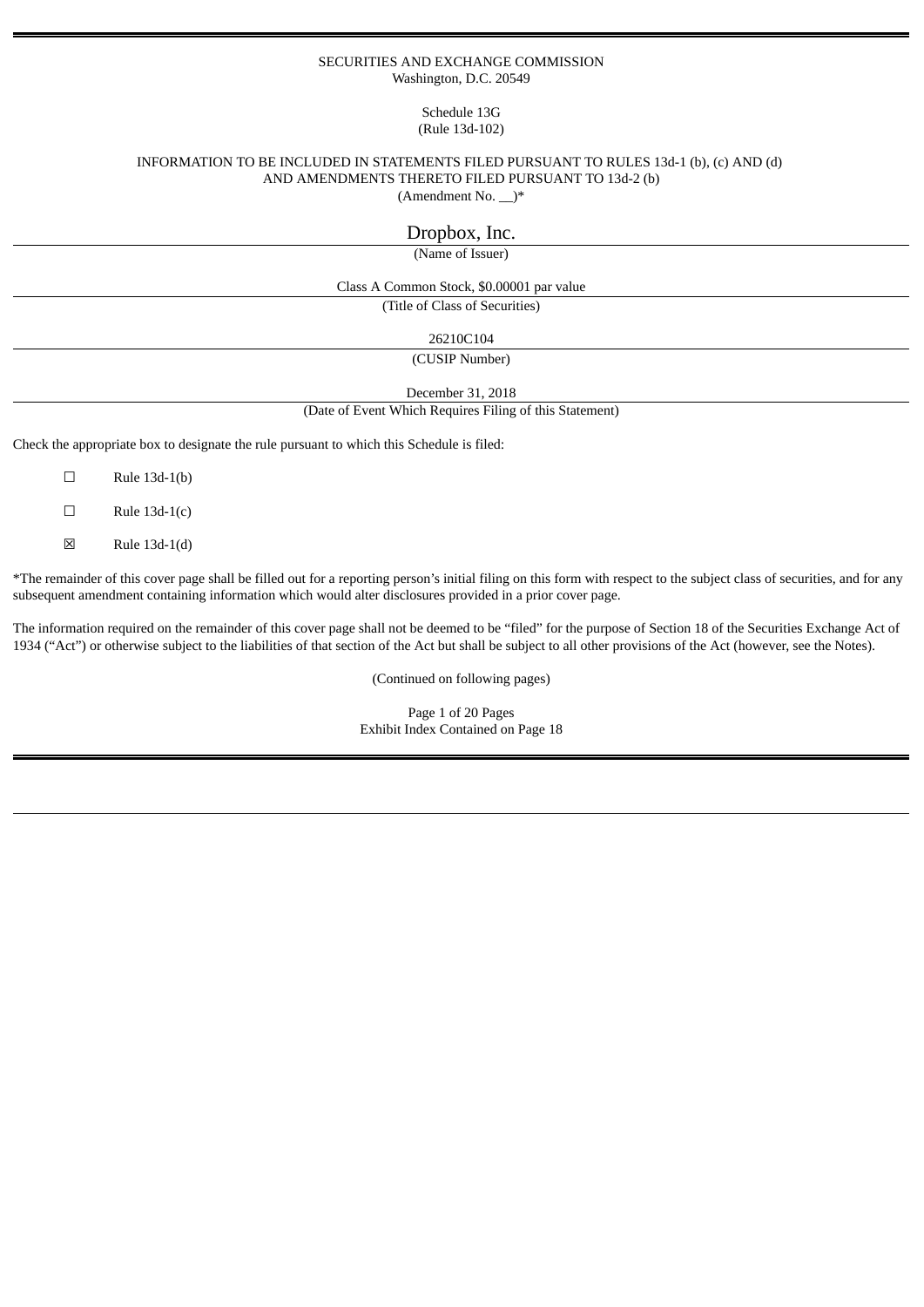CUSIP NO. 26210C104 2 and 20 and 20 and 20 and 20 and 20 and 20 and 20 and 20 and 20 and 20 and 20 and 20 and 20 and 20 and 20 and 20 and 20 and 20 and 20 and 20 and 20 and 20 and 20 and 20 and 20 and 20 and 20 and 20 and

| $\mathbf{1}$                                                                                                                              | <b>NAME OF REPORTING</b>                         | SS OR I.R.S. IDENTIFICATION NO. OF ABOVE PERSON<br>Accel X L.P. ("A10")   |                                                                                                                                                                                                                  |            |  |  |  |  |
|-------------------------------------------------------------------------------------------------------------------------------------------|--------------------------------------------------|---------------------------------------------------------------------------|------------------------------------------------------------------------------------------------------------------------------------------------------------------------------------------------------------------|------------|--|--|--|--|
| 2                                                                                                                                         |                                                  | CHECK THE APPROPRIATE BOX IF A MEMBER OF A GROUP*<br>⊠<br>(a)<br>(b)<br>⊔ |                                                                                                                                                                                                                  |            |  |  |  |  |
| 3                                                                                                                                         | <b>SEC USE ONLY</b>                              |                                                                           |                                                                                                                                                                                                                  |            |  |  |  |  |
| 4                                                                                                                                         | CITIZENSHIP OR PLACE OF ORGANIZATION<br>Delaware |                                                                           |                                                                                                                                                                                                                  |            |  |  |  |  |
| 5<br><b>NUMBER OF</b><br><b>SHARES</b><br><b>BENEFICIALLY</b><br><b>OWNED BY EACH</b><br><b>REPORTING</b><br><b>PERSON</b><br><b>WITH</b> |                                                  |                                                                           | <b>SOLE VOTING POWER</b><br>13,442,903 shares, all of which are directly owned by A10. Accel X Associates L.L.C. ("A10A"), the<br>general partner of A10, may be deemed to have sole power to vote these shares. |            |  |  |  |  |
|                                                                                                                                           |                                                  | 6                                                                         | <b>SHARED VOTING POWER</b><br>See response to row 5.                                                                                                                                                             |            |  |  |  |  |
|                                                                                                                                           |                                                  | 7                                                                         | <b>SOLE DISPOSITIVE POWER</b><br>13,442,903 shares, all of which are directly owned by A10. A10A, the general partner of A10, may be<br>deemed to have sole power to dispose of these shares.                    |            |  |  |  |  |
|                                                                                                                                           |                                                  | 8                                                                         | <b>SHARED DISPOSITIVE POWER</b><br>See response to row 7.                                                                                                                                                        |            |  |  |  |  |
| 9                                                                                                                                         |                                                  |                                                                           | AGGREGATE AMOUNT BENEFICIALLY OWNED BY EACH REPORTING PERSON                                                                                                                                                     | 13,442,903 |  |  |  |  |
| 10                                                                                                                                        |                                                  |                                                                           | CHECK BOX IF THE AGGREGATE AMOUNT IN ROW (9) EXCLUDES CERTAIN SHARES*                                                                                                                                            | $\Box$     |  |  |  |  |
| 11                                                                                                                                        |                                                  |                                                                           | PERCENT OF CLASS REPRESENTED BY AMOUNT IN ROW 9                                                                                                                                                                  | 8.0%       |  |  |  |  |
| 12                                                                                                                                        | TYPE OF REPORTING PERSON*                        |                                                                           |                                                                                                                                                                                                                  | PN         |  |  |  |  |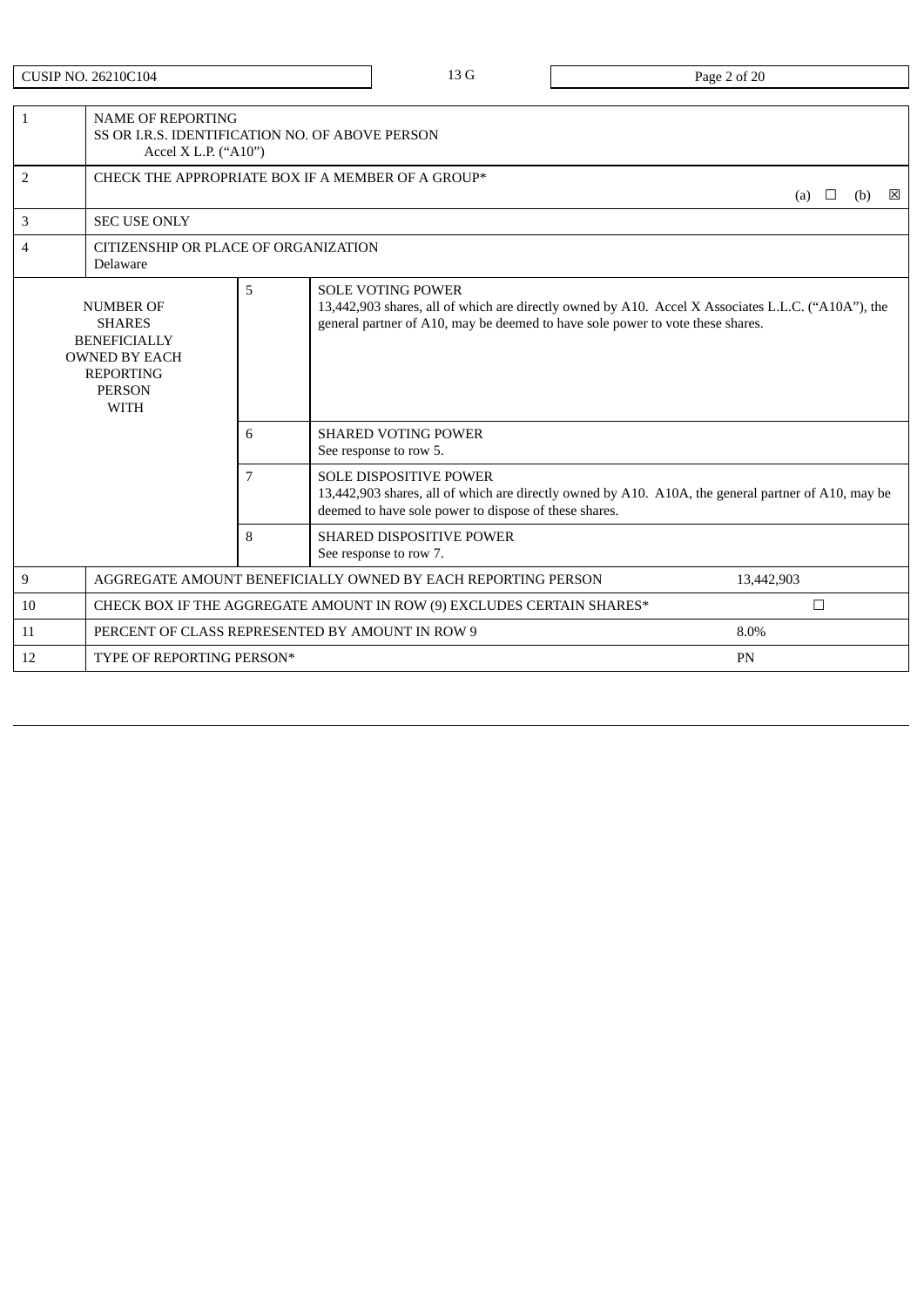CUSIP NO. 26210C104 2012 13 G Page 3 of 20

| $\mathbf{1}$                                                                                                                         | <b>NAME OF REPORTING</b>                         | SS OR I.R.S. IDENTIFICATION NO. OF ABOVE PERSON<br>Accel X Strategic Partners L.P. ("A10SP") |                                                                                                                                                                                                  |               |     |   |  |  |
|--------------------------------------------------------------------------------------------------------------------------------------|--------------------------------------------------|----------------------------------------------------------------------------------------------|--------------------------------------------------------------------------------------------------------------------------------------------------------------------------------------------------|---------------|-----|---|--|--|
| 2                                                                                                                                    |                                                  |                                                                                              | CHECK THE APPROPRIATE BOX IF A MEMBER OF A GROUP*                                                                                                                                                | (a)<br>$\Box$ | (b) | ⊠ |  |  |
| 3                                                                                                                                    | <b>SEC USE ONLY</b>                              |                                                                                              |                                                                                                                                                                                                  |               |     |   |  |  |
| 4                                                                                                                                    | CITIZENSHIP OR PLACE OF ORGANIZATION<br>Delaware |                                                                                              |                                                                                                                                                                                                  |               |     |   |  |  |
| <b>NUMBER OF</b><br><b>SHARES</b><br><b>BENEFICIALLY</b><br><b>OWNED BY EACH</b><br><b>REPORTING</b><br><b>PERSON</b><br><b>WITH</b> |                                                  | 5                                                                                            | <b>SOLE VOTING POWER</b><br>1,018,590 shares, all of which are directly owned by A10SP. A10A, the general partner of A10SP, may<br>be deemed to have sole power to vote these shares.            |               |     |   |  |  |
|                                                                                                                                      |                                                  | 6                                                                                            | <b>SHARED VOTING POWER</b><br>See response to row 5.                                                                                                                                             |               |     |   |  |  |
|                                                                                                                                      |                                                  | 7                                                                                            | <b>SOLE DISPOSITIVE POWER</b><br>1,018,590 shares, all of which are directly owned by A10SP. A10A, the general partner of A10SP, may<br>be deemed to have sole power to dispose of these shares. |               |     |   |  |  |
|                                                                                                                                      |                                                  | 8                                                                                            | <b>SHARED DISPOSITIVE POWER</b><br>See response to row 7.                                                                                                                                        |               |     |   |  |  |
| 9                                                                                                                                    |                                                  |                                                                                              | AGGREGATE AMOUNT BENEFICIALLY OWNED BY EACH REPORTING PERSON                                                                                                                                     | 1,018,590     |     |   |  |  |
| 10                                                                                                                                   |                                                  |                                                                                              | CHECK BOX IF THE AGGREGATE AMOUNT IN ROW (9) EXCLUDES CERTAIN SHARES*                                                                                                                            | $\Box$        |     |   |  |  |
| 11                                                                                                                                   |                                                  |                                                                                              | PERCENT OF CLASS REPRESENTED BY AMOUNT IN ROW 9                                                                                                                                                  | 0.6%          |     |   |  |  |
| 12                                                                                                                                   | TYPE OF REPORTING PERSON*                        |                                                                                              |                                                                                                                                                                                                  | PN            |     |   |  |  |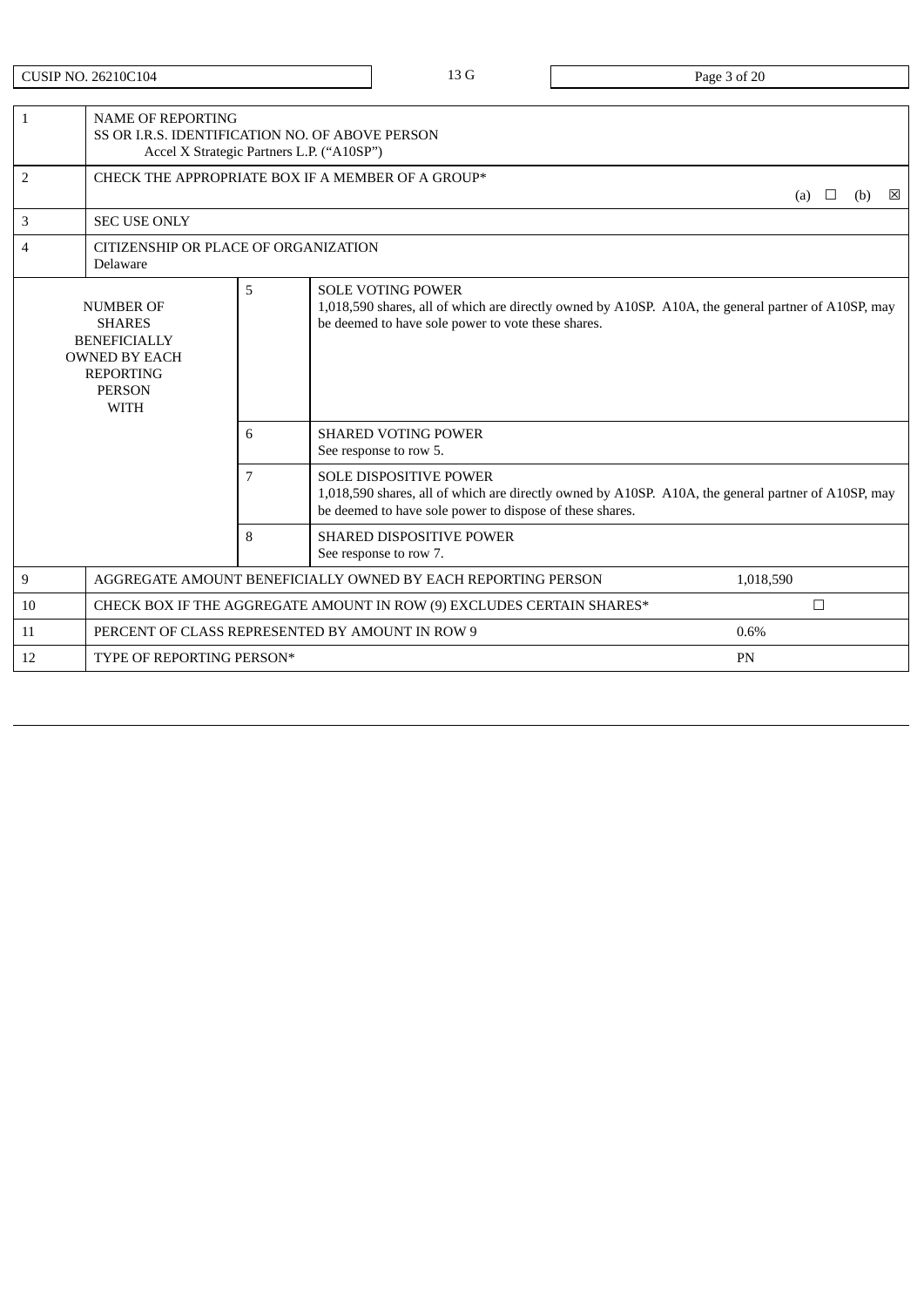CUSIP NO. 26210C104 20 Page 4 of 20

| $\mathbf{1}$                                                                                                                              |                                 | <b>NAME OF REPORTING PERSONS</b><br>I.R.S. IDENTIFICATION NO. OF ABOVE PERSON<br>Accel X Associates L.L.C. ("A10A") |                                                                                                                                                                                                                                                             |            |  |  |  |  |
|-------------------------------------------------------------------------------------------------------------------------------------------|---------------------------------|---------------------------------------------------------------------------------------------------------------------|-------------------------------------------------------------------------------------------------------------------------------------------------------------------------------------------------------------------------------------------------------------|------------|--|--|--|--|
| $\overline{2}$                                                                                                                            |                                 | CHECK THE APPROPRIATE BOX IF A MEMBER OF A GROUP<br>(b)<br>(a)<br>$\Box$                                            |                                                                                                                                                                                                                                                             |            |  |  |  |  |
| 3                                                                                                                                         | <b>SEC USE ONLY</b>             |                                                                                                                     |                                                                                                                                                                                                                                                             |            |  |  |  |  |
| 4                                                                                                                                         | Delaware                        | CITIZENSHIP OR PLACE OF ORGANIZATION                                                                                |                                                                                                                                                                                                                                                             |            |  |  |  |  |
| 5<br><b>NUMBER OF</b><br><b>SHARES</b><br><b>BENEFICIALLY</b><br><b>OWNED BY EACH</b><br><b>REPORTING</b><br><b>PERSON</b><br><b>WITH</b> |                                 |                                                                                                                     | <b>SOLE VOTING POWER</b><br>14,461,493 shares, of which 13,442,903 are directly owned by A10 and 1,018,590 are directly owned<br>by A10SP. A10A, the general partner of A10 and A10SP, may be deemed to have sole power to vote<br>these shares.            |            |  |  |  |  |
|                                                                                                                                           |                                 | 6                                                                                                                   | <b>SHARED VOTING POWER</b><br>See response to row 5.                                                                                                                                                                                                        |            |  |  |  |  |
|                                                                                                                                           | $\overline{7}$                  |                                                                                                                     | <b>SOLE DISPOSITIVE POWER</b><br>14,461,493 shares, of which 13,442,903 are directly owned by A10 and 1,018,590 are directly owned<br>by A10SP. A10A, the general partner of A10 and A10SP, may be deemed to have sole power to dispose<br>of these shares. |            |  |  |  |  |
| 8                                                                                                                                         |                                 |                                                                                                                     | <b>SHARED DISPOSITIVE POWER</b><br>See response to row 7.                                                                                                                                                                                                   |            |  |  |  |  |
| 9                                                                                                                                         |                                 |                                                                                                                     | AGGREGATE AMOUNT BENEFICIALLY OWNED BY EACH REPORTING PERSON                                                                                                                                                                                                | 14,461,493 |  |  |  |  |
| 10                                                                                                                                        |                                 |                                                                                                                     | CHECK BOX IF THE AGGREGATE AMOUNT IN ROW (9) EXCLUDES CERTAIN SHARES                                                                                                                                                                                        | $\Box$     |  |  |  |  |
| 11                                                                                                                                        |                                 |                                                                                                                     | PERCENT OF CLASS REPRESENTED BY AMOUNT IN ROW 9                                                                                                                                                                                                             | 8.6%       |  |  |  |  |
| 12                                                                                                                                        | <b>TYPE OF REPORTING PERSON</b> |                                                                                                                     |                                                                                                                                                                                                                                                             | 00         |  |  |  |  |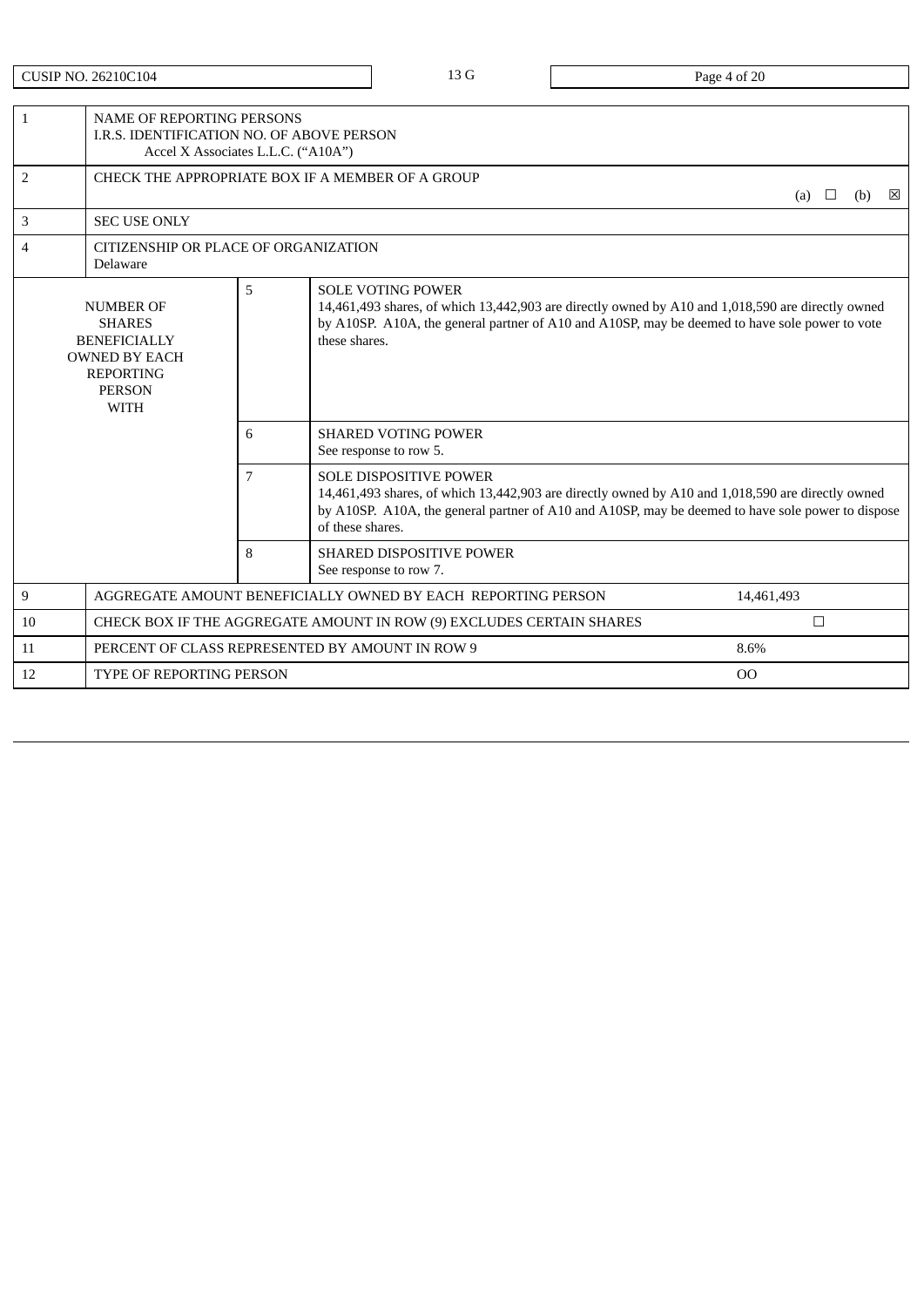CUSIP NO. 26210C104 23 G Page 5 of 20

| $\mathbf{1}$                                                                                                                         |                                                         | <b>NAME OF REPORTING</b><br>SS OR LR.S. IDENTIFICATION NO. OF ABOVE PERSON<br>Accel Investors 2008 L.L.C. ("AI08") |                                                                       |            |     |             |  |
|--------------------------------------------------------------------------------------------------------------------------------------|---------------------------------------------------------|--------------------------------------------------------------------------------------------------------------------|-----------------------------------------------------------------------|------------|-----|-------------|--|
| 2                                                                                                                                    |                                                         |                                                                                                                    | CHECK THE APPROPRIATE BOX IF A MEMBER OF A GROUP*                     | (a) $\Box$ | (b) | $\boxtimes$ |  |
| 3                                                                                                                                    | <b>SEC USE ONLY</b>                                     |                                                                                                                    |                                                                       |            |     |             |  |
| 4                                                                                                                                    | CITIZENSHIP OR PLACE OF ORGANIZATION<br><b>Delaware</b> |                                                                                                                    |                                                                       |            |     |             |  |
| <b>NUMBER OF</b><br><b>SHARES</b><br><b>BENEFICIALLY</b><br><b>OWNED BY EACH</b><br><b>REPORTING</b><br><b>PERSON</b><br><b>WITH</b> |                                                         | 5                                                                                                                  | <b>SOLE VOTING POWER</b><br>1,390,318 shares.                         |            |     |             |  |
|                                                                                                                                      |                                                         | 6                                                                                                                  | <b>SHARED VOTING POWER</b><br>See response to row 5.                  |            |     |             |  |
|                                                                                                                                      |                                                         | 7                                                                                                                  | <b>SOLE DISPOSITIVE POWER</b><br>1,390,318 shares.                    |            |     |             |  |
|                                                                                                                                      |                                                         | 8                                                                                                                  | <b>SHARED DISPOSITIVE POWER</b><br>See response to row 7.             |            |     |             |  |
| 9                                                                                                                                    |                                                         |                                                                                                                    | AGGREGATE AMOUNT BENEFICIALLY OWNED BY EACH REPORTING PERSON          | 1,390,318  |     |             |  |
| 10                                                                                                                                   |                                                         |                                                                                                                    | CHECK BOX IF THE AGGREGATE AMOUNT IN ROW (9) EXCLUDES CERTAIN SHARES* | $\Box$     |     |             |  |
| 11                                                                                                                                   |                                                         |                                                                                                                    | PERCENT OF CLASS REPRESENTED BY AMOUNT IN ROW 9                       | 0.8%       |     |             |  |
| 12                                                                                                                                   | TYPE OF REPORTING PERSON*                               |                                                                                                                    |                                                                       | OO         |     |             |  |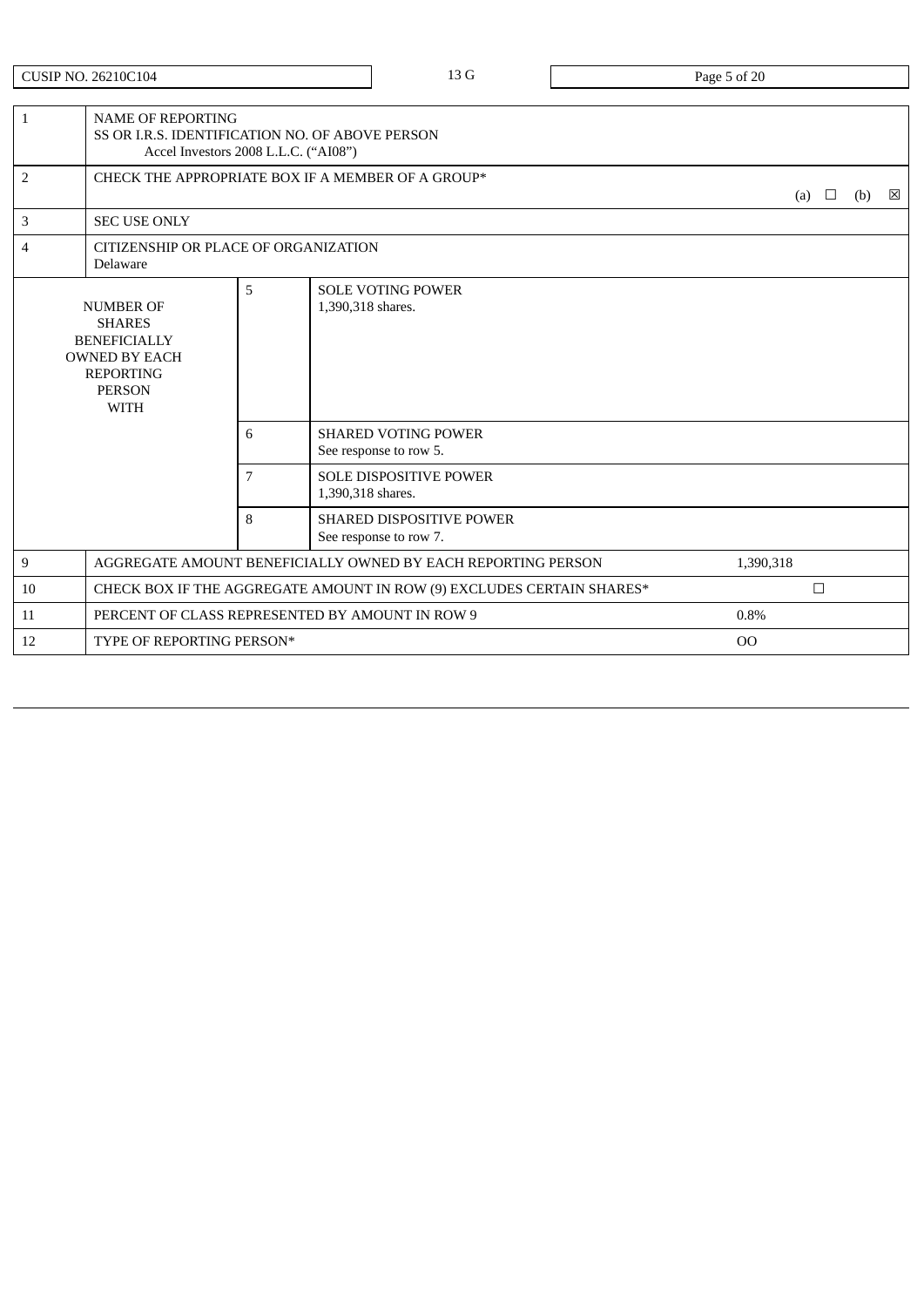CUSIP NO. 26210C104 23 G Page 6 of 20

| $\mathbf{1}$                                                                                                                         | <b>NAME OF REPORTING</b>  | SS OR I.R.S. IDENTIFICATION NO. OF ABOVE PERSON<br>Accel Investors 2010 L.L.C. ("AI10") |                                                                       |         |        |                |  |   |
|--------------------------------------------------------------------------------------------------------------------------------------|---------------------------|-----------------------------------------------------------------------------------------|-----------------------------------------------------------------------|---------|--------|----------------|--|---|
| 2                                                                                                                                    |                           | CHECK THE APPROPRIATE BOX IF A MEMBER OF A GROUP*                                       |                                                                       |         |        | (a) $\Box$ (b) |  | 図 |
| 3                                                                                                                                    | <b>SEC USE ONLY</b>       |                                                                                         |                                                                       |         |        |                |  |   |
| 4                                                                                                                                    | Delaware                  | CITIZENSHIP OR PLACE OF ORGANIZATION                                                    |                                                                       |         |        |                |  |   |
| <b>NUMBER OF</b><br><b>SHARES</b><br><b>BENEFICIALLY</b><br><b>OWNED BY EACH</b><br><b>REPORTING</b><br><b>PERSON</b><br><b>WITH</b> |                           | 5                                                                                       | <b>SOLE VOTING POWER</b><br>14,772 shares.                            |         |        |                |  |   |
|                                                                                                                                      |                           | 6                                                                                       | <b>SHARED VOTING POWER</b><br>See response to row 5.                  |         |        |                |  |   |
|                                                                                                                                      |                           | 7                                                                                       | <b>SOLE DISPOSITIVE POWER</b><br>14,772 shares.                       |         |        |                |  |   |
|                                                                                                                                      |                           | 8                                                                                       | <b>SHARED DISPOSITIVE POWER</b><br>See response to row 7.             |         |        |                |  |   |
| 9                                                                                                                                    |                           |                                                                                         | AGGREGATE AMOUNT BENEFICIALLY OWNED BY EACH REPORTING PERSON          | 14,772  |        |                |  |   |
| 10                                                                                                                                   |                           |                                                                                         | CHECK BOX IF THE AGGREGATE AMOUNT IN ROW (9) EXCLUDES CERTAIN SHARES* |         | $\Box$ |                |  |   |
| 11                                                                                                                                   |                           |                                                                                         | PERCENT OF CLASS REPRESENTED BY AMOUNT IN ROW 9                       | $0.0\%$ |        |                |  |   |
| 12                                                                                                                                   | TYPE OF REPORTING PERSON* |                                                                                         |                                                                       | 00      |        |                |  |   |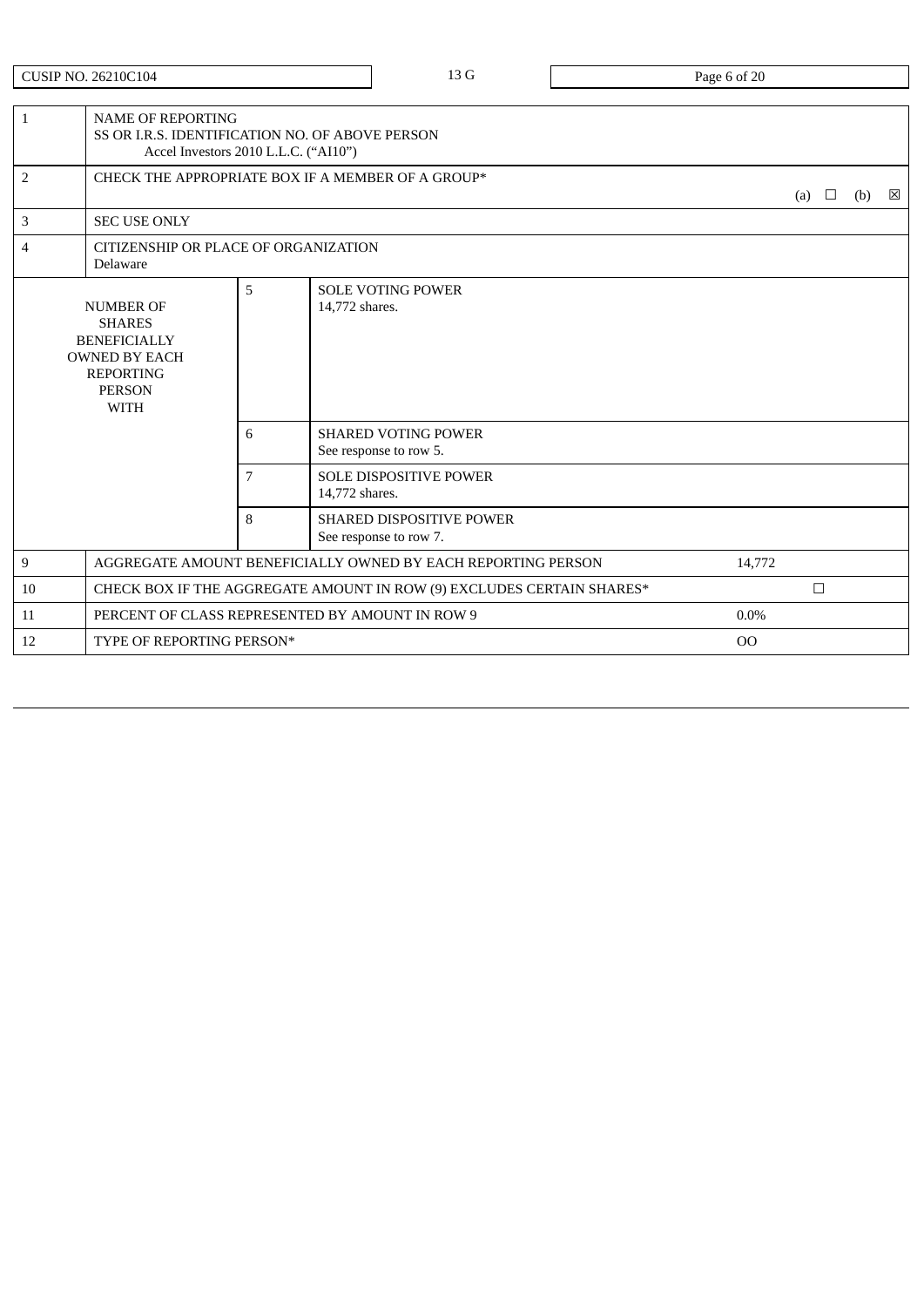CUSIP NO. 26210C104 20 Page 7 of 20

| $\mathbf{1}$                                                                                                                              |                                                          | <b>NAME OF REPORTING</b><br>SS OR I.R.S. IDENTIFICATION NO. OF ABOVE PERSON<br>Accel XI L.P. ("A11") |                                                                                                                                                                                                               |         |        |     |   |  |  |
|-------------------------------------------------------------------------------------------------------------------------------------------|----------------------------------------------------------|------------------------------------------------------------------------------------------------------|---------------------------------------------------------------------------------------------------------------------------------------------------------------------------------------------------------------|---------|--------|-----|---|--|--|
| 2                                                                                                                                         | CHECK THE APPROPRIATE BOX IF A MEMBER OF A GROUP*<br>(a) |                                                                                                      |                                                                                                                                                                                                               |         | $\Box$ | (b) | 図 |  |  |
| 3                                                                                                                                         | <b>SEC USE ONLY</b>                                      |                                                                                                      |                                                                                                                                                                                                               |         |        |     |   |  |  |
| 4                                                                                                                                         | Delaware                                                 | CITIZENSHIP OR PLACE OF ORGANIZATION                                                                 |                                                                                                                                                                                                               |         |        |     |   |  |  |
| 5<br><b>NUMBER OF</b><br><b>SHARES</b><br><b>BENEFICIALLY</b><br><b>OWNED BY EACH</b><br><b>REPORTING</b><br><b>PERSON</b><br><b>WITH</b> |                                                          |                                                                                                      | <b>SOLE VOTING POWER</b><br>98,854 shares, all of which are directly owned by A11. Accel XI Associates L.L.C. ("A11A"), the<br>general partner of A11, may be deemed to have sole power to vote these shares. |         |        |     |   |  |  |
|                                                                                                                                           |                                                          | 6                                                                                                    | <b>SHARED VOTING POWER</b><br>See response to row 5.                                                                                                                                                          |         |        |     |   |  |  |
|                                                                                                                                           |                                                          | 7                                                                                                    | <b>SOLE DISPOSITIVE POWER</b><br>98,854 shares, all of which are directly owned by A11. A11A, the general partner of A11, may be<br>deemed to have sole power to dispose of these shares.                     |         |        |     |   |  |  |
|                                                                                                                                           |                                                          | 8                                                                                                    | <b>SHARED DISPOSITIVE POWER</b><br>See response to row 7.                                                                                                                                                     |         |        |     |   |  |  |
| 9                                                                                                                                         |                                                          |                                                                                                      | AGGREGATE AMOUNT BENEFICIALLY OWNED BY EACH REPORTING PERSON                                                                                                                                                  | 98.854  |        |     |   |  |  |
| 10                                                                                                                                        |                                                          |                                                                                                      | CHECK BOX IF THE AGGREGATE AMOUNT IN ROW (9) EXCLUDES CERTAIN SHARES*                                                                                                                                         |         | $\Box$ |     |   |  |  |
| 11                                                                                                                                        |                                                          |                                                                                                      | PERCENT OF CLASS REPRESENTED BY AMOUNT IN ROW 9                                                                                                                                                               | $0.1\%$ |        |     |   |  |  |
| 12                                                                                                                                        | TYPE OF REPORTING PERSON*                                |                                                                                                      |                                                                                                                                                                                                               | PN      |        |     |   |  |  |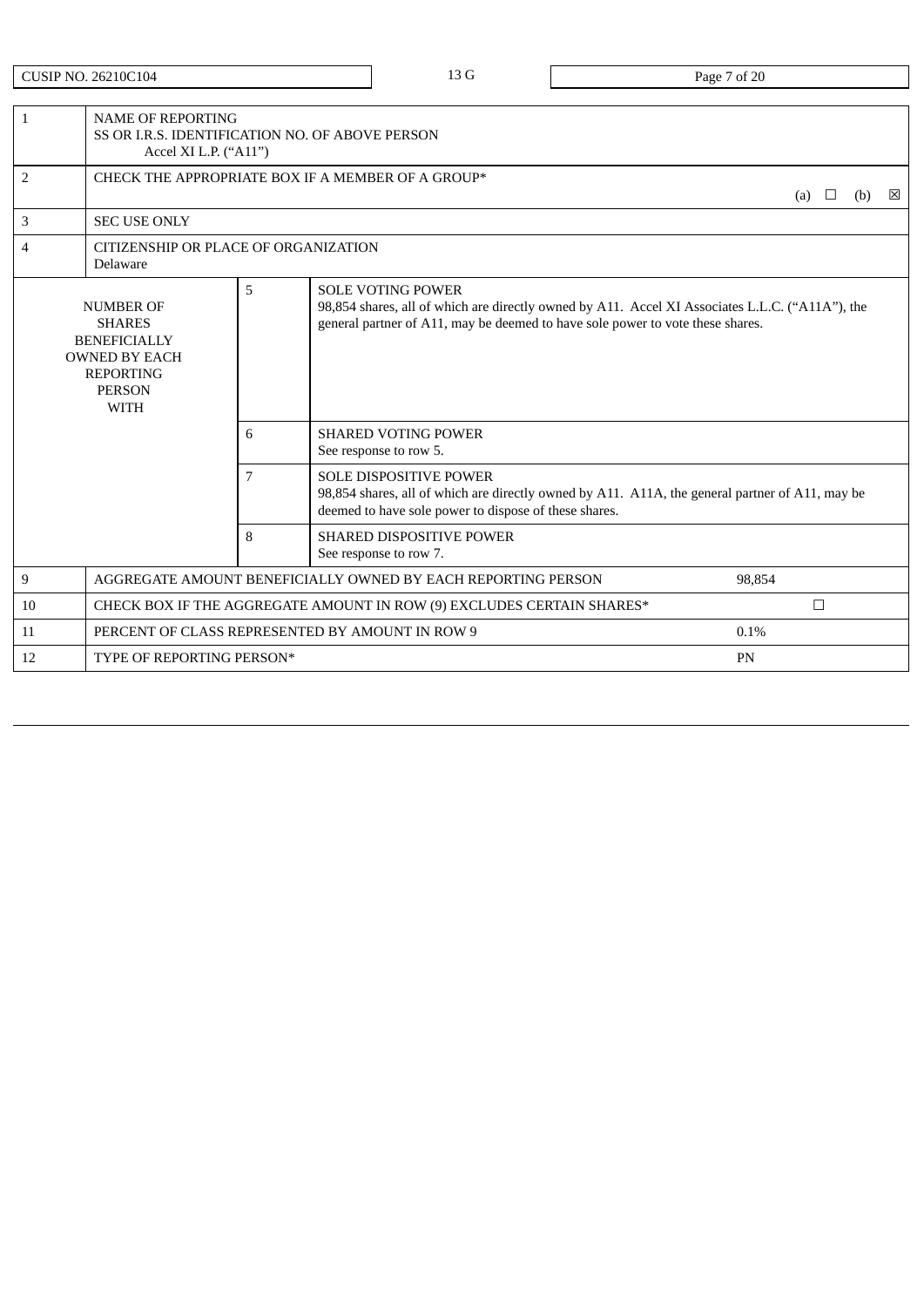CUSIP NO. 26210C104 2013 0 13 G Page 8 of 20

| $\mathbf{1}$                                                                                                                              | <b>NAME OF REPORTING</b>                         | SS OR I.R.S. IDENTIFICATION NO. OF ABOVE PERSON<br>Accel XI Strategic Partners L.P. ("A11SP") |                                                                                                                                                                                              |                 |  |  |  |  |
|-------------------------------------------------------------------------------------------------------------------------------------------|--------------------------------------------------|-----------------------------------------------------------------------------------------------|----------------------------------------------------------------------------------------------------------------------------------------------------------------------------------------------|-----------------|--|--|--|--|
| 2                                                                                                                                         |                                                  |                                                                                               | CHECK THE APPROPRIATE BOX IF A MEMBER OF A GROUP*                                                                                                                                            | (b)<br>⊠<br>(a) |  |  |  |  |
| 3                                                                                                                                         | <b>SEC USE ONLY</b>                              |                                                                                               |                                                                                                                                                                                              |                 |  |  |  |  |
| $\overline{4}$                                                                                                                            | CITIZENSHIP OR PLACE OF ORGANIZATION<br>Delaware |                                                                                               |                                                                                                                                                                                              |                 |  |  |  |  |
| 5<br><b>NUMBER OF</b><br><b>SHARES</b><br><b>BENEFICIALLY</b><br><b>OWNED BY EACH</b><br><b>REPORTING</b><br><b>PERSON</b><br><b>WITH</b> |                                                  |                                                                                               | <b>SOLE VOTING POWER</b><br>7,425 shares, all of which are directly owned by A11SP. A11A, the general partner of A11SP, may be<br>deemed to have sole power to vote these shares.            |                 |  |  |  |  |
|                                                                                                                                           |                                                  | 6                                                                                             | <b>SHARED VOTING POWER</b><br>See response to row 5.                                                                                                                                         |                 |  |  |  |  |
|                                                                                                                                           |                                                  | 7                                                                                             | <b>SOLE DISPOSITIVE POWER</b><br>7,425 shares, all of which are directly owned by A11SP. A11A, the general partner of A11SP, may be<br>deemed to have sole power to dispose of these shares. |                 |  |  |  |  |
|                                                                                                                                           |                                                  | 8                                                                                             | <b>SHARED DISPOSITIVE POWER</b><br>See response to row 7.                                                                                                                                    |                 |  |  |  |  |
| 9                                                                                                                                         |                                                  |                                                                                               | AGGREGATE AMOUNT BENEFICIALLY OWNED BY EACH REPORTING PERSON                                                                                                                                 | 7,425           |  |  |  |  |
| 10                                                                                                                                        |                                                  |                                                                                               | CHECK BOX IF THE AGGREGATE AMOUNT IN ROW (9) EXCLUDES CERTAIN SHARES*                                                                                                                        | $\Box$          |  |  |  |  |
| 11                                                                                                                                        |                                                  |                                                                                               | PERCENT OF CLASS REPRESENTED BY AMOUNT IN ROW 9                                                                                                                                              | $0.0\%$         |  |  |  |  |
| 12                                                                                                                                        | TYPE OF REPORTING PERSON*                        |                                                                                               |                                                                                                                                                                                              | PN              |  |  |  |  |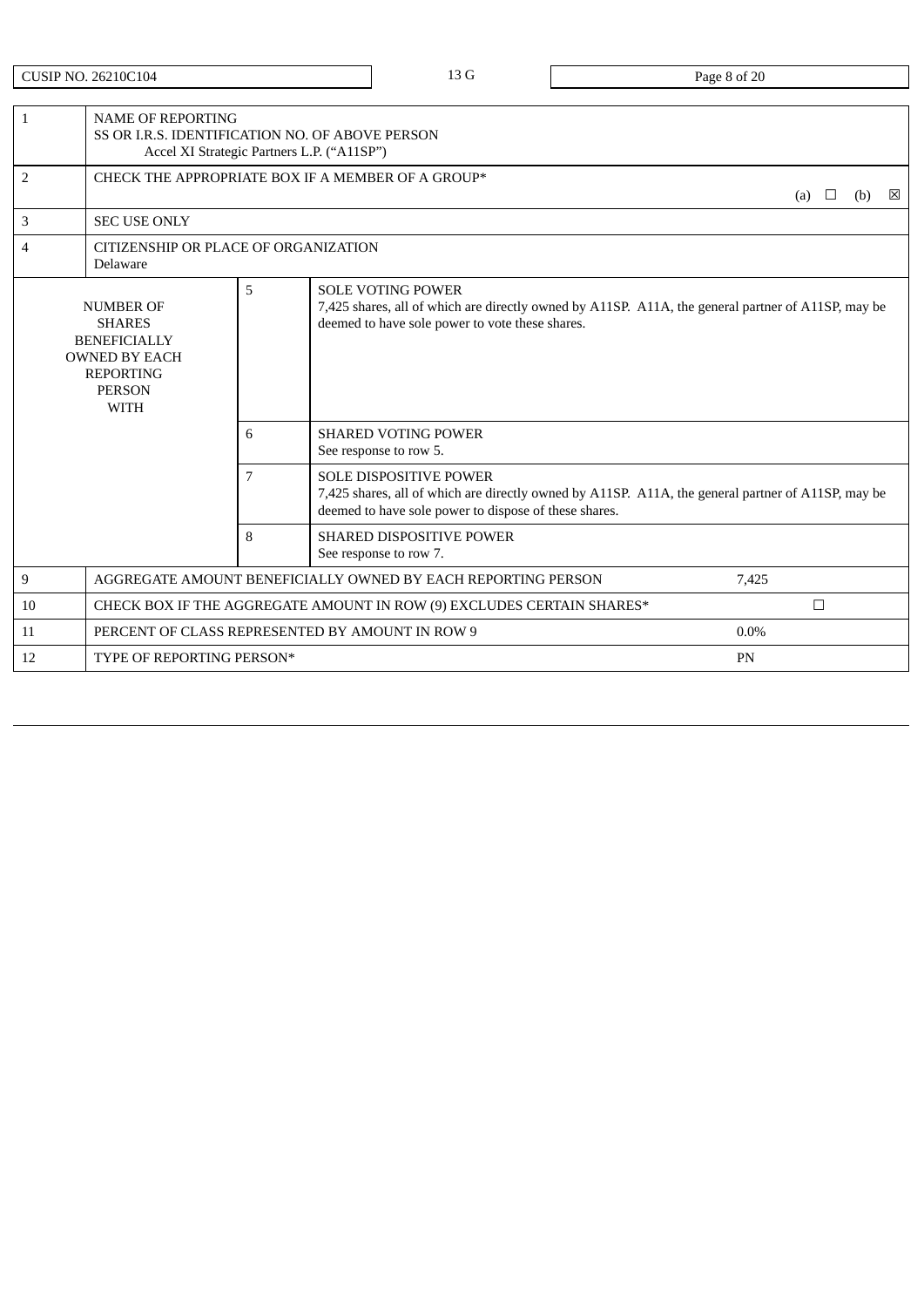| CUSIP NO. 26210C104 |  |
|---------------------|--|
|---------------------|--|

13 G Page 9 of 20

| $\mathbf{1}$                                                                                                                              |                                 | NAME OF REPORTING PERSONS<br>I.R.S. IDENTIFICATION NO. OF ABOVE PERSON<br>Accel XI Associates L.L.C. ("A11A") |                                                                                                                                                                                                                                                  |                |        |     |   |  |
|-------------------------------------------------------------------------------------------------------------------------------------------|---------------------------------|---------------------------------------------------------------------------------------------------------------|--------------------------------------------------------------------------------------------------------------------------------------------------------------------------------------------------------------------------------------------------|----------------|--------|-----|---|--|
| $\overline{2}$                                                                                                                            |                                 |                                                                                                               | CHECK THE APPROPRIATE BOX IF A MEMBER OF A GROUP                                                                                                                                                                                                 | (a)            |        | (b) | ⊠ |  |
| 3                                                                                                                                         | <b>SEC USE ONLY</b>             |                                                                                                               |                                                                                                                                                                                                                                                  |                |        |     |   |  |
| 4                                                                                                                                         | Delaware                        | CITIZENSHIP OR PLACE OF ORGANIZATION                                                                          |                                                                                                                                                                                                                                                  |                |        |     |   |  |
| 5<br><b>NUMBER OF</b><br><b>SHARES</b><br><b>BENEFICIALLY</b><br><b>OWNED BY EACH</b><br><b>REPORTING</b><br><b>PERSON</b><br><b>WITH</b> |                                 |                                                                                                               | <b>SOLE VOTING POWER</b><br>106,279 shares, of which 98,854 are directly owned by A11 and 7,425 are directly owned by<br>A11SP. A11A, the general partner of A11 and A11SP, may be deemed to have sole power to vote these<br>shares.            |                |        |     |   |  |
|                                                                                                                                           |                                 | 6                                                                                                             | <b>SHARED VOTING POWER</b><br>See response to row 5.                                                                                                                                                                                             |                |        |     |   |  |
|                                                                                                                                           |                                 | 7                                                                                                             | <b>SOLE DISPOSITIVE POWER</b><br>106,279 shares, of which 98,854 are directly owned by A11 and 7,425 are directly owned by<br>A11SP. A11A, the general partner of A11 and A11SP, may be deemed to have sole power to dispose of<br>these shares. |                |        |     |   |  |
|                                                                                                                                           |                                 | 8                                                                                                             | <b>SHARED DISPOSITIVE POWER</b><br>See response to row 7.                                                                                                                                                                                        |                |        |     |   |  |
| 9                                                                                                                                         |                                 |                                                                                                               | AGGREGATE AMOUNT BENEFICIALLY OWNED BY EACH REPORTING PERSON                                                                                                                                                                                     | 106,279        |        |     |   |  |
| 10                                                                                                                                        |                                 |                                                                                                               | CHECK BOX IF THE AGGREGATE AMOUNT IN ROW (9) EXCLUDES CERTAIN SHARES                                                                                                                                                                             |                | $\Box$ |     |   |  |
| 11                                                                                                                                        |                                 |                                                                                                               | PERCENT OF CLASS REPRESENTED BY AMOUNT IN ROW 9                                                                                                                                                                                                  | 0.1%           |        |     |   |  |
| 12                                                                                                                                        | <b>TYPE OF REPORTING PERSON</b> |                                                                                                               |                                                                                                                                                                                                                                                  | O <sub>O</sub> |        |     |   |  |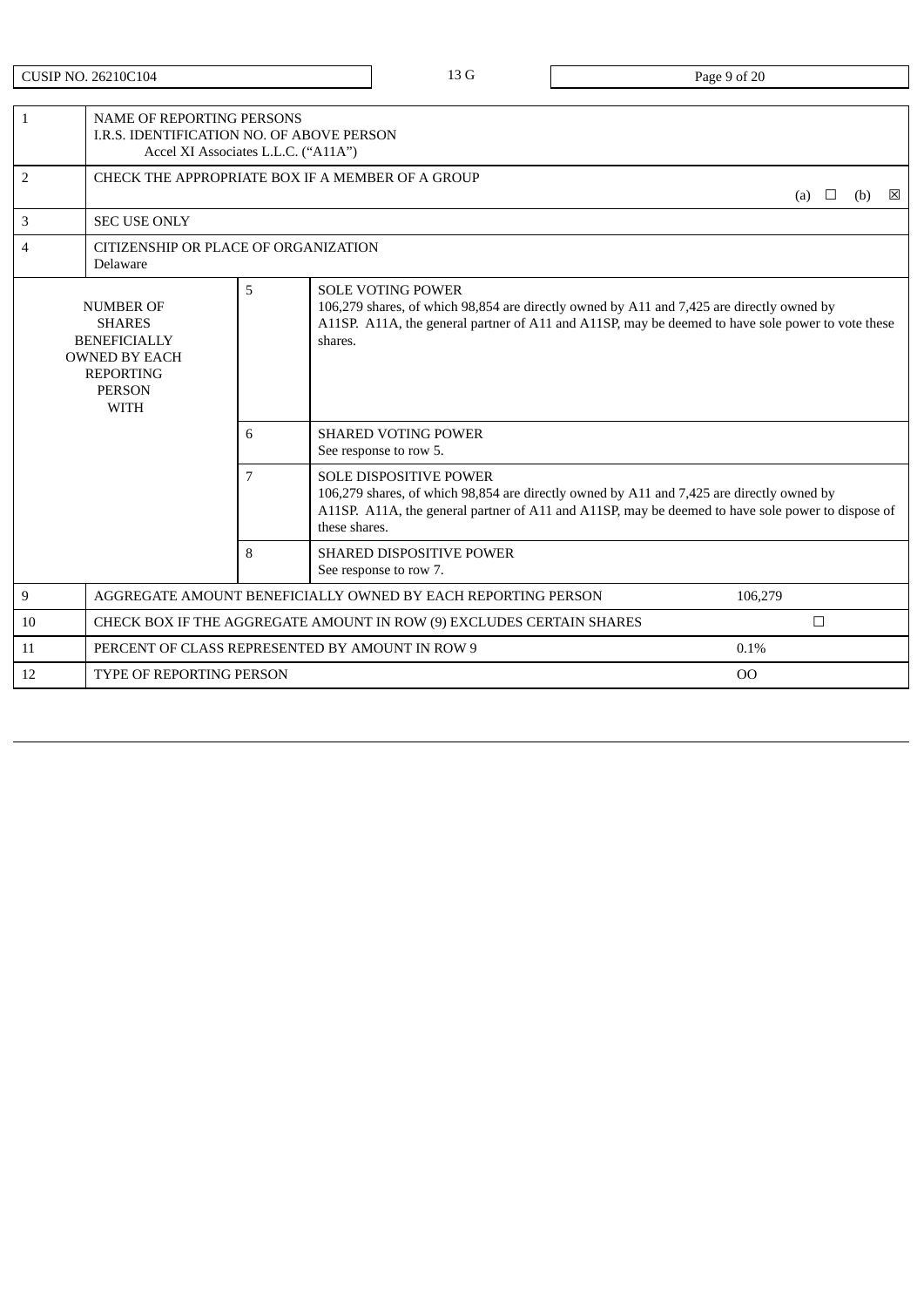CUSIP NO. 26210C104 20 Page 10 of 20

| 1                                                                                                                                    | <b>NAME OF REPORTING</b>  | SS OR I.R.S. IDENTIFICATION NO. OF ABOVE PERSON<br>Accel Investors 2013 L.L.C. ("AI13") |                                                                       |                |               |  |     |   |
|--------------------------------------------------------------------------------------------------------------------------------------|---------------------------|-----------------------------------------------------------------------------------------|-----------------------------------------------------------------------|----------------|---------------|--|-----|---|
| 2                                                                                                                                    |                           |                                                                                         | CHECK THE APPROPRIATE BOX IF A MEMBER OF A GROUP*                     |                | $\Box$<br>(a) |  | (b) | ⊠ |
| 3                                                                                                                                    | <b>SEC USE ONLY</b>       |                                                                                         |                                                                       |                |               |  |     |   |
| 4                                                                                                                                    | Delaware                  | CITIZENSHIP OR PLACE OF ORGANIZATION                                                    |                                                                       |                |               |  |     |   |
| <b>NUMBER OF</b><br><b>SHARES</b><br><b>BENEFICIALLY</b><br><b>OWNED BY EACH</b><br><b>REPORTING</b><br><b>PERSON</b><br><b>WITH</b> |                           | 5                                                                                       | <b>SOLE VOTING POWER</b><br>10,497 shares.                            |                |               |  |     |   |
|                                                                                                                                      |                           | 6                                                                                       | <b>SHARED VOTING POWER</b><br>See response to row 5.                  |                |               |  |     |   |
|                                                                                                                                      |                           | 7                                                                                       | <b>SOLE DISPOSITIVE POWER</b><br>10,497 shares.                       |                |               |  |     |   |
|                                                                                                                                      |                           | 8                                                                                       | <b>SHARED DISPOSITIVE POWER</b><br>See response to row 7.             |                |               |  |     |   |
| 9                                                                                                                                    |                           |                                                                                         | AGGREGATE AMOUNT BENEFICIALLY OWNED BY EACH REPORTING PERSON          | 10,497         |               |  |     |   |
| 10                                                                                                                                   |                           |                                                                                         | CHECK BOX IF THE AGGREGATE AMOUNT IN ROW (9) EXCLUDES CERTAIN SHARES* |                | $\Box$        |  |     |   |
| 11                                                                                                                                   |                           |                                                                                         | PERCENT OF CLASS REPRESENTED BY AMOUNT IN ROW 9                       | $0.0\%$        |               |  |     |   |
| 12                                                                                                                                   | TYPE OF REPORTING PERSON* |                                                                                         |                                                                       | O <sub>O</sub> |               |  |     |   |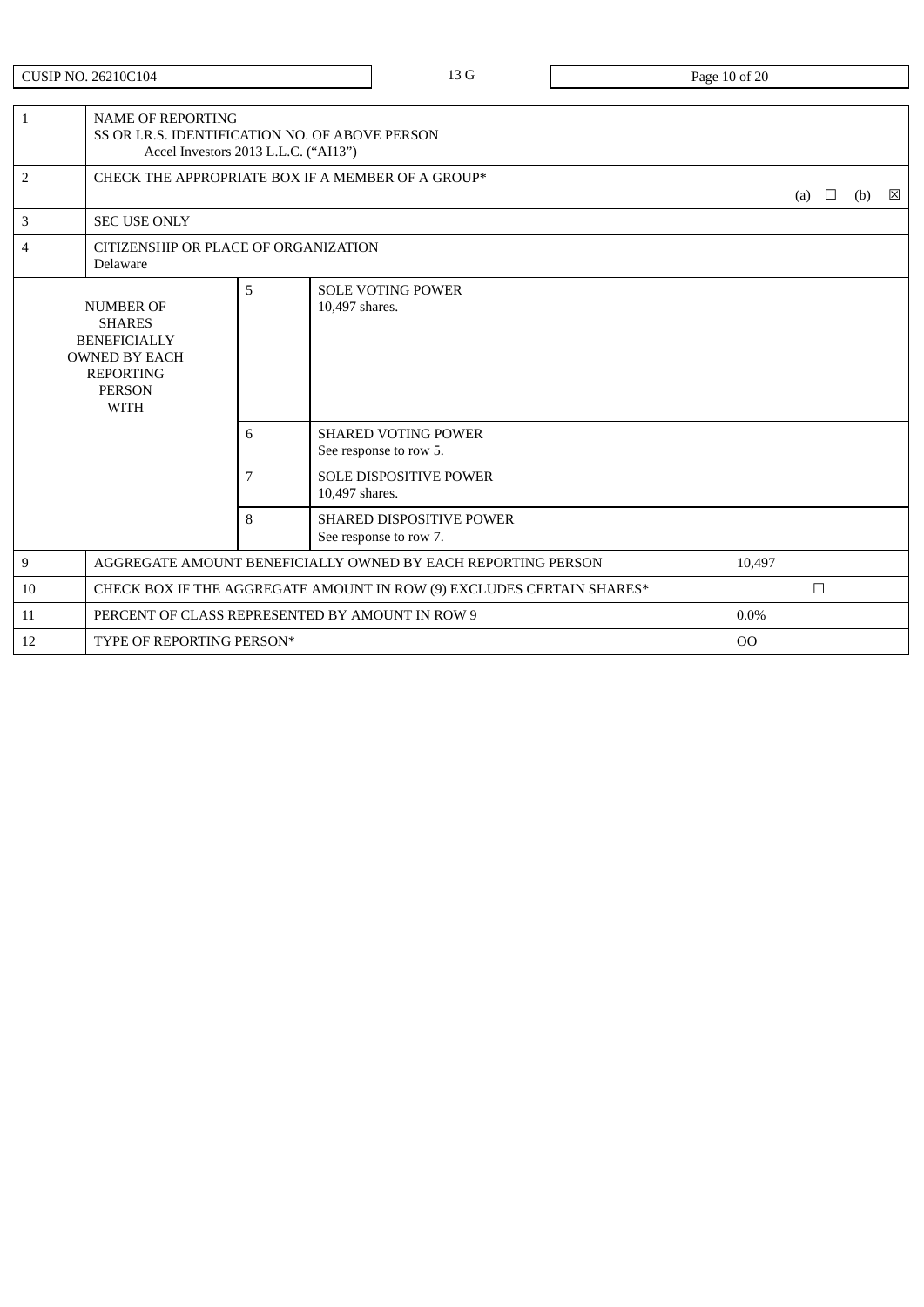CUSIP NO. 26210C104 20 Page 11 of 20

| $\mathbf{1}$                                                                                                                              | <b>NAME OF REPORTING</b><br>SS OR I.R.S. IDENTIFICATION NO. OF ABOVE PERSON<br>Accel Leaders Fund L.P. ("ALF") |   |                                                                                                                                                                                                                |        |        |     |   |
|-------------------------------------------------------------------------------------------------------------------------------------------|----------------------------------------------------------------------------------------------------------------|---|----------------------------------------------------------------------------------------------------------------------------------------------------------------------------------------------------------------|--------|--------|-----|---|
| $\overline{2}$                                                                                                                            |                                                                                                                |   | CHECK THE APPROPRIATE BOX IF A MEMBER OF A GROUP*                                                                                                                                                              | (a)    | $\Box$ | (b) | 図 |
| 3                                                                                                                                         | <b>SEC USE ONLY</b>                                                                                            |   |                                                                                                                                                                                                                |        |        |     |   |
| 4                                                                                                                                         | CITIZENSHIP OR PLACE OF ORGANIZATION<br>Delaware                                                               |   |                                                                                                                                                                                                                |        |        |     |   |
| 5<br><b>NUMBER OF</b><br><b>SHARES</b><br><b>BENEFICIALLY</b><br><b>OWNED BY EACH</b><br><b>REPORTING</b><br><b>PERSON</b><br><b>WITH</b> |                                                                                                                |   | <b>SOLE VOTING POWER</b><br>95,440 shares, all of which are owned by ALF. Accel Leaders Fund Associates L.L.C. ("ALFA"), the<br>general partner of ALF, may be deemed to have sole power to vote these shares. |        |        |     |   |
|                                                                                                                                           |                                                                                                                | 6 | <b>SHARED VOTING POWER</b><br>See response to row 5.                                                                                                                                                           |        |        |     |   |
|                                                                                                                                           |                                                                                                                | 7 | <b>SOLE DISPOSITIVE POWER</b><br>95,440 shares, all of which are owned by ALF. ALFA, the general partner of ALF, may be deemed to<br>have sole power to dispose of these shares.                               |        |        |     |   |
|                                                                                                                                           |                                                                                                                | 8 | <b>SHARED DISPOSITIVE POWER</b><br>See response to row 7.                                                                                                                                                      |        |        |     |   |
| 9                                                                                                                                         |                                                                                                                |   | AGGREGATE AMOUNT BENEFICIALLY OWNED BY EACH REPORTING PERSON                                                                                                                                                   | 95,440 |        |     |   |
| 10                                                                                                                                        |                                                                                                                |   | CHECK BOX IF THE AGGREGATE AMOUNT IN ROW (9) EXCLUDES CERTAIN SHARES*                                                                                                                                          |        | $\Box$ |     |   |
| 11                                                                                                                                        |                                                                                                                |   | PERCENT OF CLASS REPRESENTED BY AMOUNT IN ROW 9                                                                                                                                                                | 0.1%   |        |     |   |
| 12                                                                                                                                        | TYPE OF REPORTING PERSON*                                                                                      |   |                                                                                                                                                                                                                | PN     |        |     |   |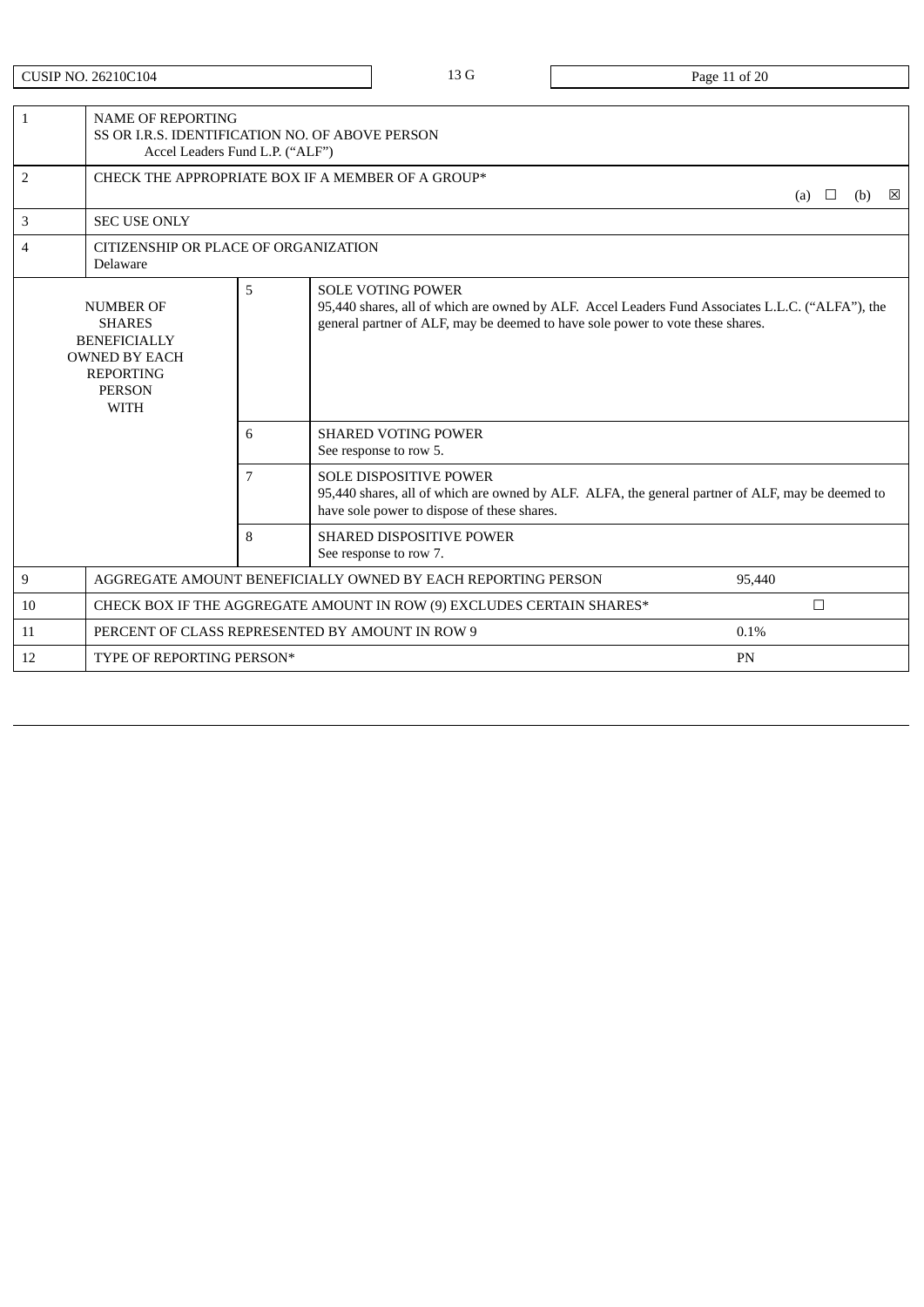CUSIP NO. 26210C104 20 Page 12 of 20

| $\mathbf{1}$                                                                                                                                                                                                                                                                                                       | <b>NAME OF REPORTING</b>                         | SS OR LR.S. IDENTIFICATION NO. OF ABOVE PERSON<br>Accel Leaders Fund Associates L.L.C. ("ALFA") |                                                                                                                                                                                  |        |        |          |  |  |  |
|--------------------------------------------------------------------------------------------------------------------------------------------------------------------------------------------------------------------------------------------------------------------------------------------------------------------|--------------------------------------------------|-------------------------------------------------------------------------------------------------|----------------------------------------------------------------------------------------------------------------------------------------------------------------------------------|--------|--------|----------|--|--|--|
| 2                                                                                                                                                                                                                                                                                                                  |                                                  | CHECK THE APPROPRIATE BOX IF A MEMBER OF A GROUP*                                               |                                                                                                                                                                                  |        |        | ⊠<br>(b) |  |  |  |
| 3                                                                                                                                                                                                                                                                                                                  | <b>SEC USE ONLY</b>                              |                                                                                                 |                                                                                                                                                                                  |        |        |          |  |  |  |
| 4                                                                                                                                                                                                                                                                                                                  | CITIZENSHIP OR PLACE OF ORGANIZATION<br>Delaware |                                                                                                 |                                                                                                                                                                                  |        |        |          |  |  |  |
| 5<br><b>SOLE VOTING POWER</b><br>95,440 shares, all of which are owned by ALF. ALFA, the general partner of ALF, may be deemed to<br><b>NUMBER OF</b><br>have sole power to vote these shares.<br><b>SHARES</b><br><b>BENEFICIALLY</b><br><b>OWNED BY EACH</b><br><b>REPORTING</b><br><b>PERSON</b><br><b>WITH</b> |                                                  |                                                                                                 |                                                                                                                                                                                  |        |        |          |  |  |  |
|                                                                                                                                                                                                                                                                                                                    |                                                  | 6                                                                                               | <b>SHARED VOTING POWER</b><br>See response to row 5.                                                                                                                             |        |        |          |  |  |  |
|                                                                                                                                                                                                                                                                                                                    |                                                  | 7                                                                                               | <b>SOLE DISPOSITIVE POWER</b><br>95,440 shares, all of which are owned by ALF. ALFA, the general partner of ALF, may be deemed to<br>have sole power to dispose of these shares. |        |        |          |  |  |  |
|                                                                                                                                                                                                                                                                                                                    |                                                  | 8                                                                                               | <b>SHARED DISPOSITIVE POWER</b><br>See response to row 7.                                                                                                                        |        |        |          |  |  |  |
| 9                                                                                                                                                                                                                                                                                                                  |                                                  |                                                                                                 | AGGREGATE AMOUNT BENEFICIALLY OWNED BY EACH REPORTING PERSON                                                                                                                     | 95.440 |        |          |  |  |  |
| 10                                                                                                                                                                                                                                                                                                                 |                                                  |                                                                                                 | CHECK BOX IF THE AGGREGATE AMOUNT IN ROW (9) EXCLUDES CERTAIN SHARES*                                                                                                            |        | $\Box$ |          |  |  |  |
| 11                                                                                                                                                                                                                                                                                                                 |                                                  |                                                                                                 | PERCENT OF CLASS REPRESENTED BY AMOUNT IN ROW 9                                                                                                                                  | 0.1%   |        |          |  |  |  |
| 12                                                                                                                                                                                                                                                                                                                 | TYPE OF REPORTING PERSON*                        |                                                                                                 |                                                                                                                                                                                  | 00     |        |          |  |  |  |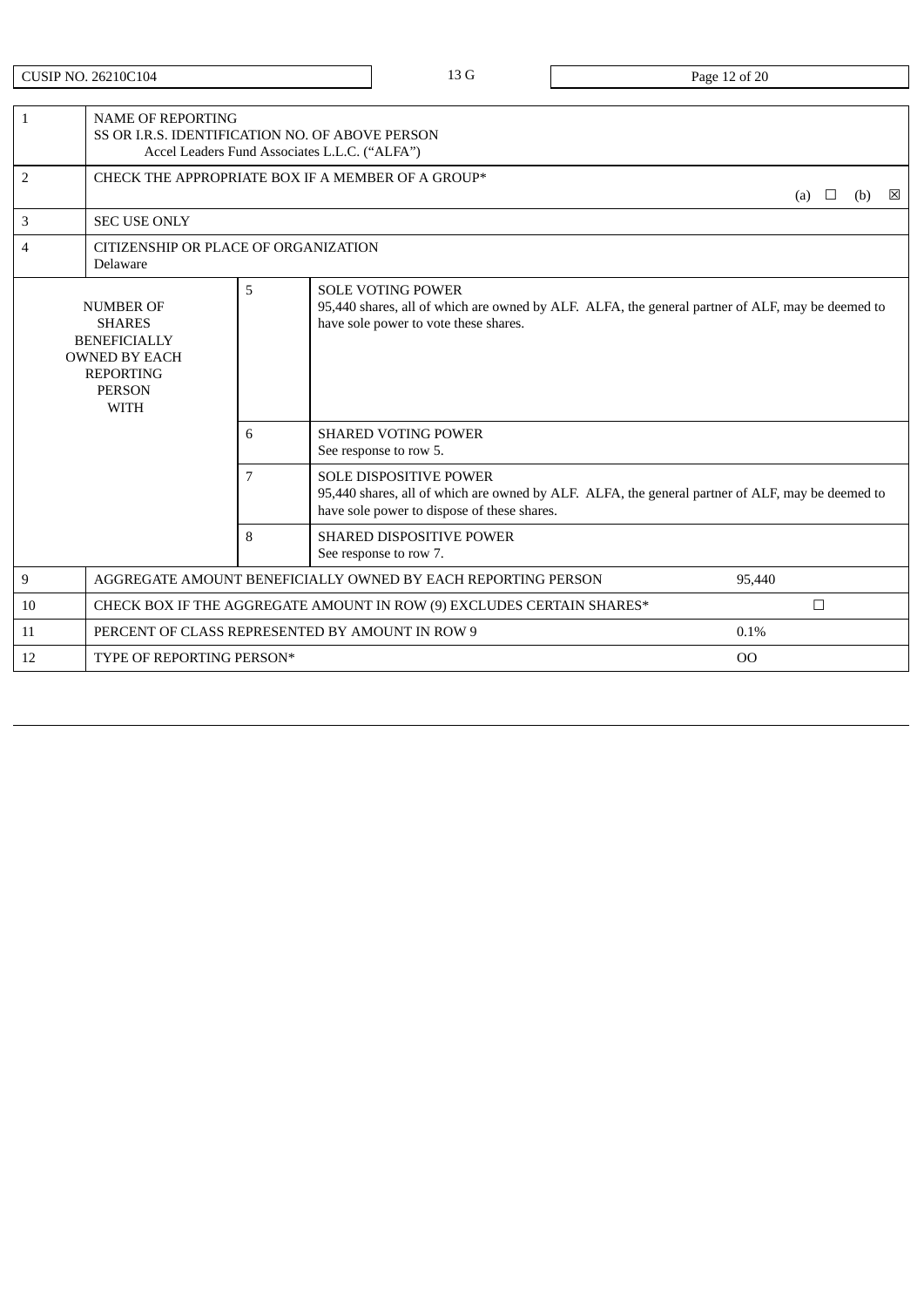CUSIP NO. 26210C104 23 G Page 13 of 20

| $\mathbf{1}$                                                                                                                         | <b>NAME OF REPORTING</b><br>SS OR I.R.S. IDENTIFICATION NO. OF ABOVE PERSON<br>Accel Leaders Fund Investors 2016 L.L.C. ("ALFI16") |   |                                                           |                |        |  |     |   |
|--------------------------------------------------------------------------------------------------------------------------------------|------------------------------------------------------------------------------------------------------------------------------------|---|-----------------------------------------------------------|----------------|--------|--|-----|---|
| 2                                                                                                                                    | CHECK THE APPROPRIATE BOX IF A MEMBER OF A GROUP*                                                                                  |   |                                                           |                |        |  | (b) | ⊠ |
| 3                                                                                                                                    | <b>SEC USE ONLY</b>                                                                                                                |   |                                                           |                |        |  |     |   |
| $\overline{4}$                                                                                                                       | CITIZENSHIP OR PLACE OF ORGANIZATION<br>Delaware                                                                                   |   |                                                           |                |        |  |     |   |
| <b>NUMBER OF</b><br><b>SHARES</b><br><b>BENEFICIALLY</b><br><b>OWNED BY EACH</b><br><b>REPORTING</b><br><b>PERSON</b><br><b>WITH</b> |                                                                                                                                    | 5 | <b>SOLE VOTING POWER</b><br>4,560 shares.                 |                |        |  |     |   |
|                                                                                                                                      |                                                                                                                                    |   | <b>SHARED VOTING POWER</b><br>See response to row 5.      |                |        |  |     |   |
|                                                                                                                                      |                                                                                                                                    | 7 | <b>SOLE DISPOSITIVE POWER</b><br>4,560 shares.            |                |        |  |     |   |
|                                                                                                                                      |                                                                                                                                    | 8 | <b>SHARED DISPOSITIVE POWER</b><br>See response to row 7. |                |        |  |     |   |
| 9                                                                                                                                    | AGGREGATE AMOUNT BENEFICIALLY OWNED BY EACH REPORTING PERSON                                                                       |   |                                                           | 4,560          |        |  |     |   |
| 10                                                                                                                                   | CHECK BOX IF THE AGGREGATE AMOUNT IN ROW (9) EXCLUDES CERTAIN SHARES*                                                              |   |                                                           |                | $\Box$ |  |     |   |
| 11                                                                                                                                   | PERCENT OF CLASS REPRESENTED BY AMOUNT IN ROW 9                                                                                    |   |                                                           | $0.0\%$        |        |  |     |   |
| 12                                                                                                                                   | TYPE OF REPORTING PERSON*                                                                                                          |   |                                                           | O <sub>O</sub> |        |  |     |   |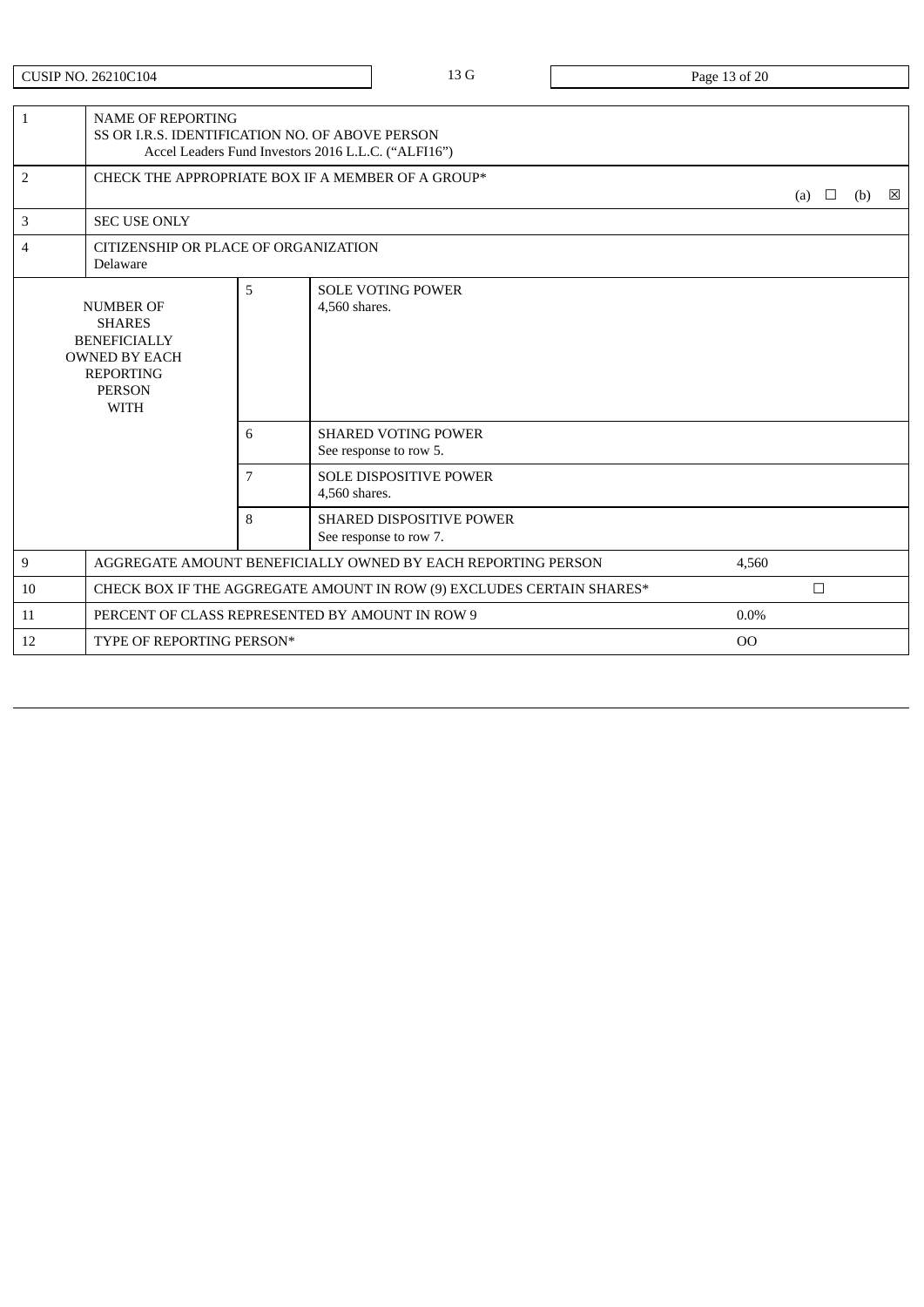CUSIP NO. 26210C104 20 Page 14 of 20

### ITEM 1(A). NAME OF ISSUER

Dropbox, Inc.

#### ITEM 1(B). ADDRESS OF ISSUER'S PRINCIPAL EXECUTIVE OFFICES

333 Brannan Street San Francisco, California 94107

#### ITEM 2(A). NAME OF PERSONS FILING

This Schedule 13G is filed by Accel X L.P., a Delaware limited partnership ("A10"), Accel X Strategic Partners L.P., a Delaware limited partnership ("A10SP"), Accel X Associates L.L.C., a Delaware limited liability company ("A10A"), Accel Investors 2008 L.L.C., a Delaware limited liability company ("AI08"), Accel Investors 2010 L.L.C., a Delaware limited liability company ("AI10"), Accel XI L.P., a Delaware limited partnership ("A11"), Accel XI Strategic Partners L.P., a Delaware limited partnership ("A11SP"), Accel XI Associates L.L.C., a Delaware limited liability company ("A11A"), Accel Investors 2013 L.L.C., a Delaware limited liability company ("AI13"), Accel Leaders Fund L.P., a Delaware limited partnership ("ALF"), Accel Leaders Fund Associates L.L.C., a Delaware limited liability company ("ALFA"), and Accel Leaders Fund Investors 2016 L.L.C., a Delaware limited liability company ("ALFI16"). The foregoing entities and individual are collectively referred to as the "Reporting Persons."

A10A is the general partner of A10 and A10SP, and may be deemed to have sole power to vote and sole power to dispose of shares of the issuer directly owned by A10 and A10SP. A11A is the general partner of A11 and A11SP, and may be deemed to have sole power to vote and sole power to dispose of shares of the issuer directly owned by A11 and A11SP. ALFA is the general partner of ALF, and may be deemed to have sole power to vote and sole power to dispose of shares of the issuer directly owned by ALF.

#### ITEM 2(B). ADDRESS OF PRINCIPAL OFFICE

The address for each of the Reporting Persons is:

Accel Partners 500 University Avenue Palo Alto, CA 94301

#### ITEM 2(C). CITIZENSHIP

A10, A10SP, A11, A11SP and ALF are Delaware limited partnerships. A10A, AI08, AI10, A11A, AI13, ALFA and ALFI16 are Delaware limited liability companies.

# ITEM 2(D). TITLE OF CLASS OF SECURITIES

Class A Common Stock, \$0.00001 par value.

ITEM 2(E). CUSIP NUMBER

26210C104

ITEM 3. Not Applicable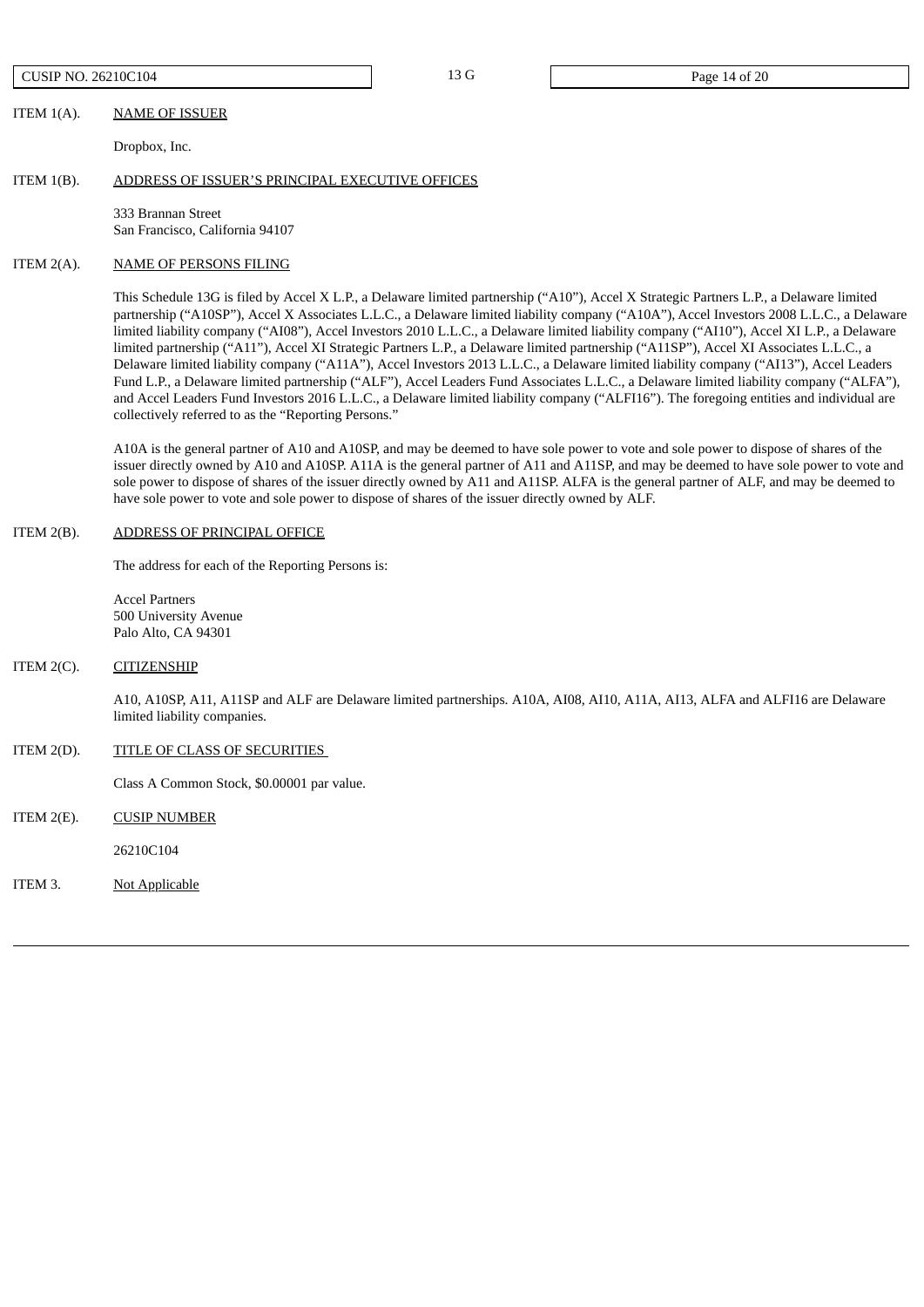#### ITEM 4. OWNERSHIP

The following information with respect to the ownership of the Common Stock of the issuer by the persons filing this Statement is provided as of December 31, 2018.

(a) Amount beneficially owned:

See Row 9 of cover page for each Reporting Person.

(b) Percent of Class:

See Row 11 of cover page for each Reporting Person.

- (c) Number of shares as to which such person has:
	- (i) Sole power to vote or to direct the vote:

See Row 5 of cover page for each Reporting Person.

(ii) Shared power to vote or to direct the vote:

See Row 6 of cover page for each Reporting Person.

(iii) Sole power to dispose or to direct the disposition of:

See Row 7 of cover page for each Reporting Person.

(iv) Shared power to dispose or to direct the disposition of:

See Row 8 of cover page for each Reporting Person.

### ITEM 5. OWNERSHIP OF FIVE PERCENT OR LESS OF A CLASS

Not Applicable.

### ITEM 6. OWNERSHIP OF MORE THAN FIVE PERCENT ON BEHALF OF ANOTHER PERSON.

Under certain circumstances set forth in the limited partnership agreements of A10, A10SP, A11, A11SP and ALF, and the limited liability company agreements of A10A, AI08, AI10, A11A, AI13, ALFA and ALFI16, the general partner and limited partners or members, as the case may be, of each of such entities may be deemed to have the right to receive dividends from, or the proceeds from, the sale of shares of the issuer owned by each such entity of which they are a partner or member, as the case may be.

## ITEM 7. IDENTIFICATION AND CLASSIFICATION OF THE SUBSIDIARY WHICH ACQUIRED THE SECURITY BEING REPORTED ON BY THE PARENT HOLDING COMPANY

Not Applicable.

## ITEM 8. **IDENTIFICATION AND CLASSIFICATION OF MEMBERS OF THE GROUP.**

Not Applicable.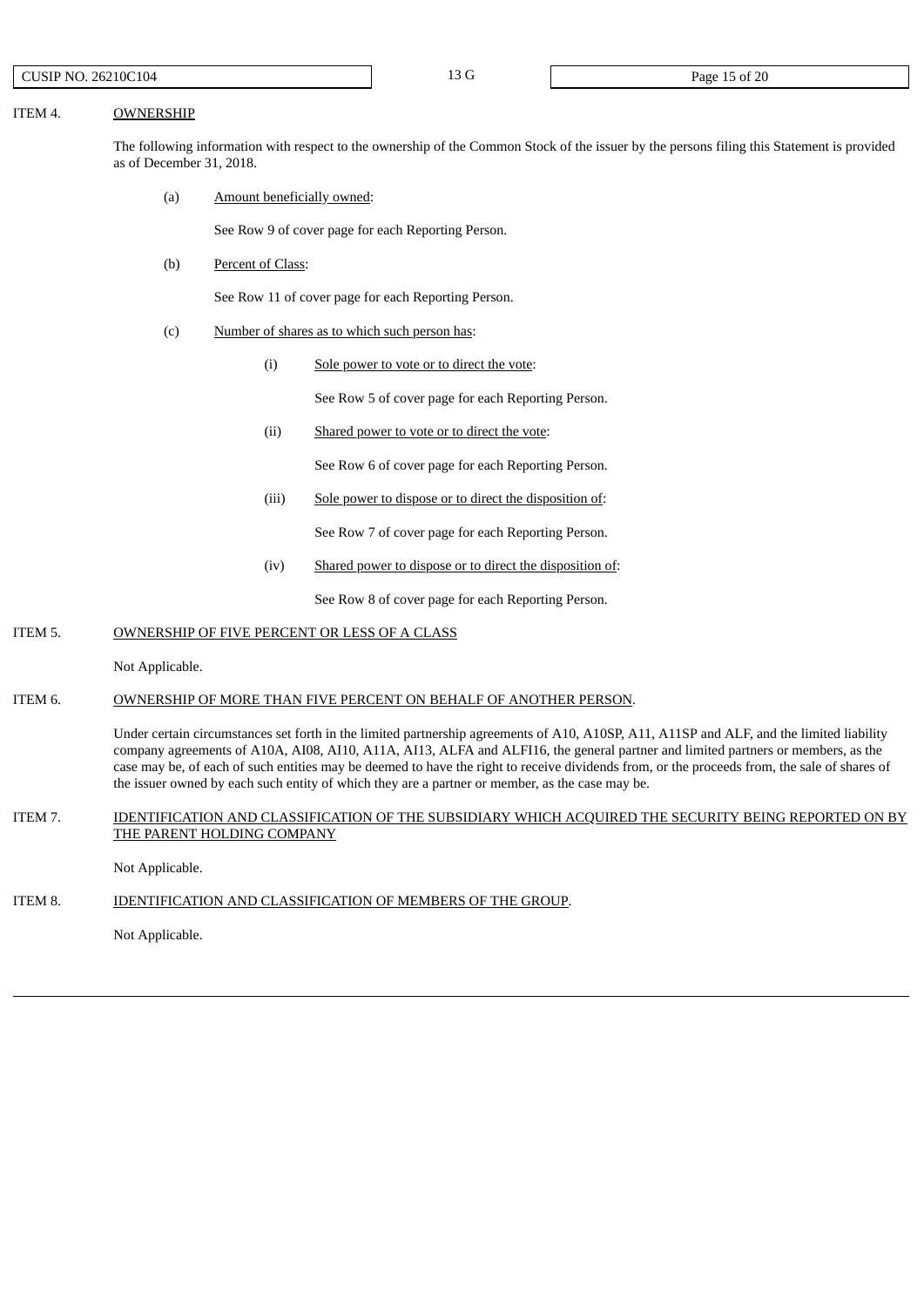| <b>CUSIP NO. 26210C104</b> |                                 | 13 G | Page 16 of 20 |
|----------------------------|---------------------------------|------|---------------|
| ITEM 9.                    | NOTICE OF DISSOLUTION OF GROUP. |      |               |
|                            | Not Applicable.                 |      |               |
| ITEM 10.                   | <b>CERTIFICATION.</b>           |      |               |
|                            | Not Applicable.                 |      |               |
|                            |                                 |      |               |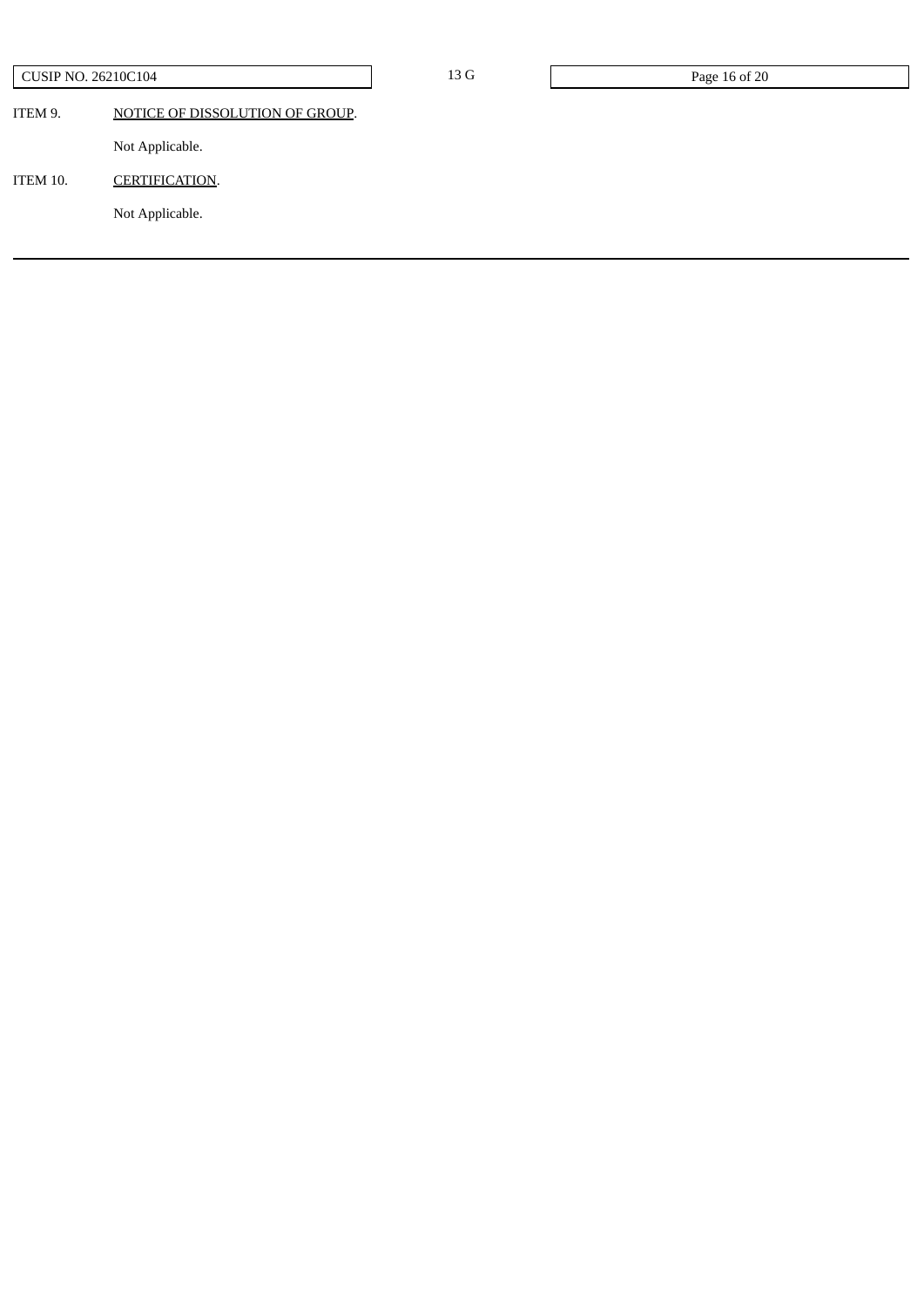CUSIP NO. 26210C104 23 G Page 17 of 20

#### **SIGNATURES**

After reasonable inquiry and to the best of my knowledge and belief, I certify that the information set forth in this statement is true, complete and correct.

Date: February 13, 2019

Entities: Accel X L.P.\* Accel X Strategic Partners L.P.\* Accel X Associates L.L.C.\* Accel Investors 2008 L.L.C.\* Accel Investors 2010 L.L.C.\* Accel XI L.P.\* Accel XI Strategic Partners L.P.\* Accel XI Associates L.L.C.\* Accel Investors 2013 L.L.C.\* Accel Leaders Fund L.P.\* Accel Leaders Fund Associates L.L.C.\* Accel Leaders Fund Investors 2016 L.L.C.\*

By: /s/ Tracy L. Sedlock

Tracy L. Sedlock, Attorney-in-fact for the above-listed entities

\* Signed pursuant to a Power of Attorney already on file with the appropriate agencies.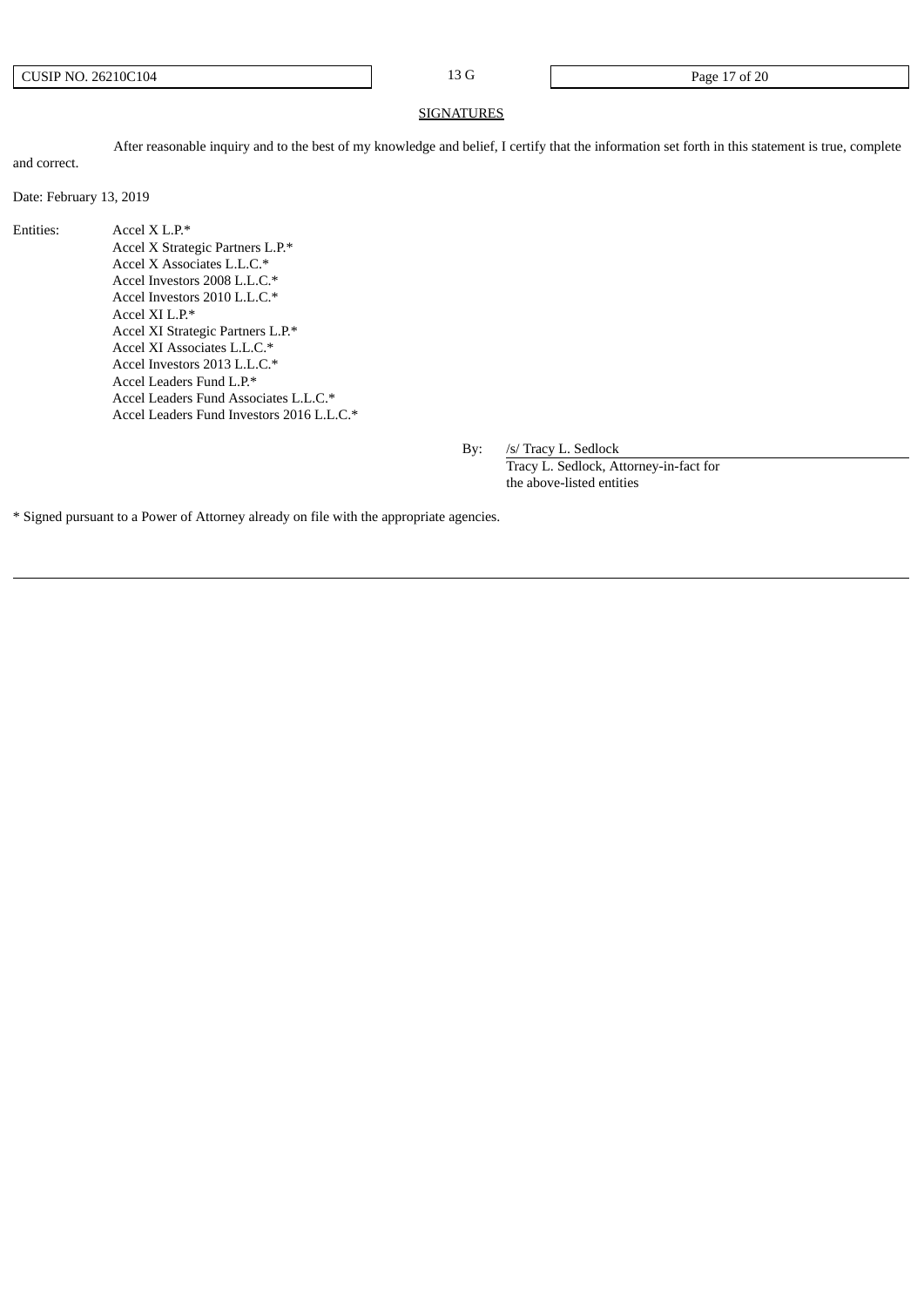13 G Page 18 of 20

EXHIBIT INDEX

| <b>Found on</b><br><b>Sequentially</b><br><b>Numbered Page</b> |
|----------------------------------------------------------------|
| 19                                                             |
| 20                                                             |
|                                                                |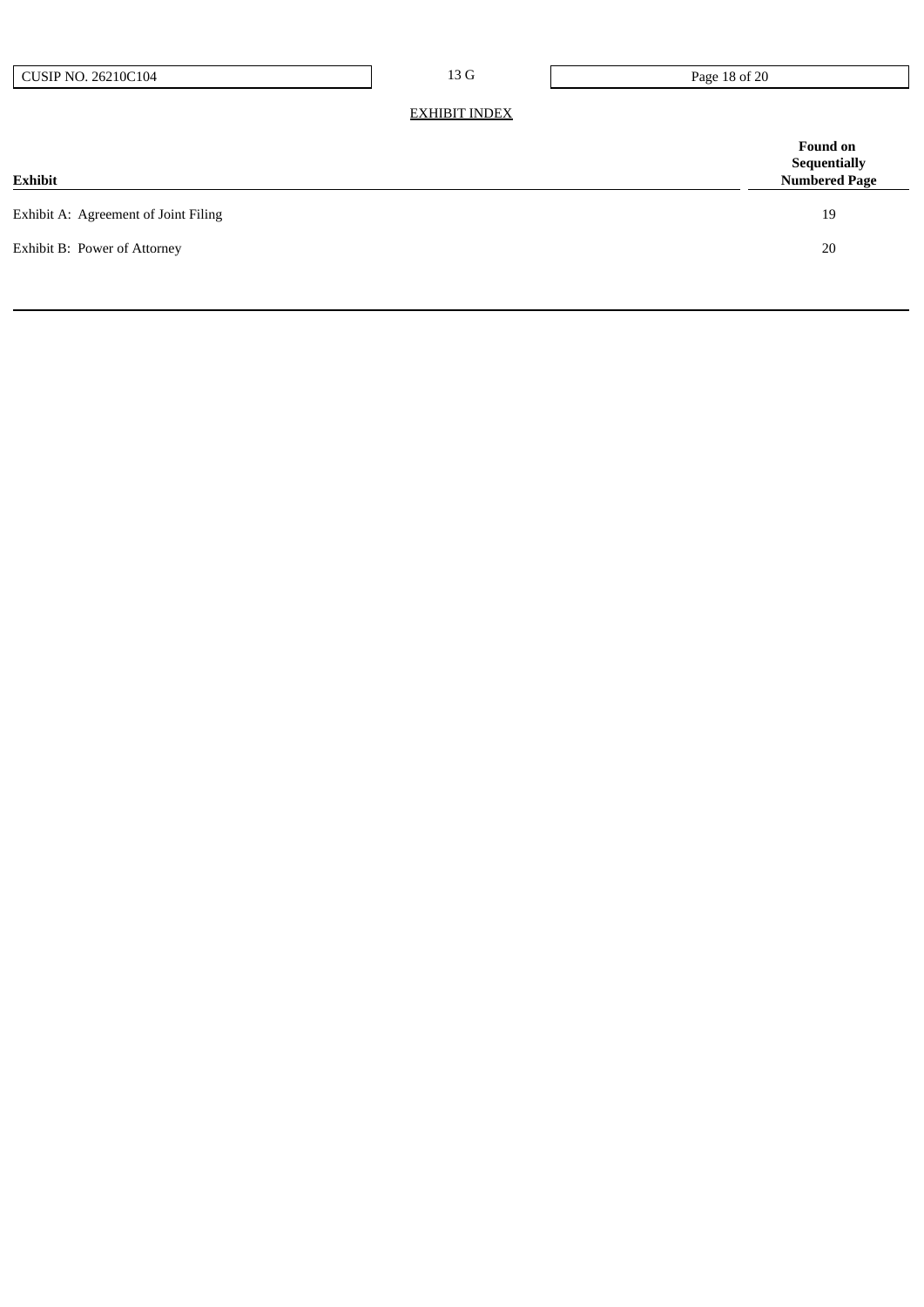#### EXHIBIT A

#### Agreement of Joint Filing

The undersigned hereby agree that a single Schedule 13G (or any amendment thereto) relating to the Common Stock of Dropbox, Inc. shall be filed on behalf of each of the undersigned and that this Agreement shall be filed as an exhibit to such Schedule 13G.

Date: February 13, 2019

Entities: Accel X L.P.\* Accel X Strategic Partners L.P.\* Accel X Associates L.L.C.\* Accel Investors 2008 L.L.C.\* Accel Investors 2010 L.L.C.\* Accel XI L.P.\* Accel XI Strategic Partners L.P.\* Accel XI Associates L.L.C.\* Accel Investors 2013 L.L.C.\* Accel Leaders Fund L.P.\* Accel Leaders Fund Associates L.L.C.\* Accel Leaders Fund Investors 2016 L.L.C.\*

By: /s/ Tracy L. Sedlock

Tracy L. Sedlock, Attorney-in-fact for the above-listed entities

\* Signed pursuant to a Power of Attorney already on file with the appropriate agencies.